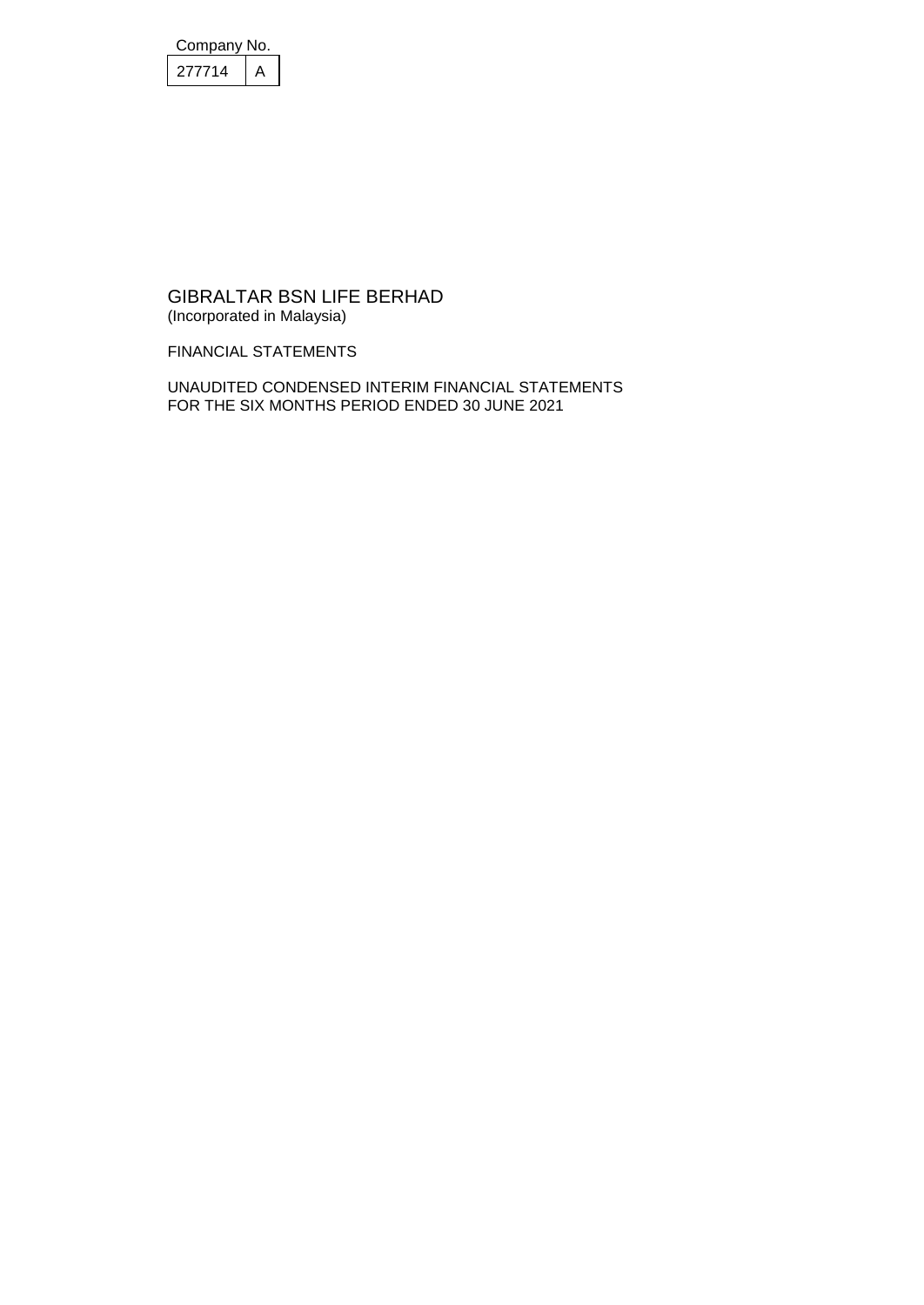| Company No. |  |  |
|-------------|--|--|
| 277714      |  |  |

### UNAUDITED CONDENSED INTERIM FINANCIAL STATEMENTS FOR THE SIX MONTHS PERIOD ENDED 30 JUNE 2021

| <b>CONTENT</b>                                                      | PAGE(S)  |
|---------------------------------------------------------------------|----------|
| Unaudited condensed interim statement of financial position         | $1 - 2$  |
| Unaudited condensed interim statement of income                     | 3        |
| Unaudited condensed interim statement of other comprehensive income | 4        |
| Unaudited condensed interim statement of changes in equity          | 5        |
| Unaudited condensed interim statement of cash flows                 | $6 - 7$  |
| Notes to the condensed interim financial statements                 | $8 - 29$ |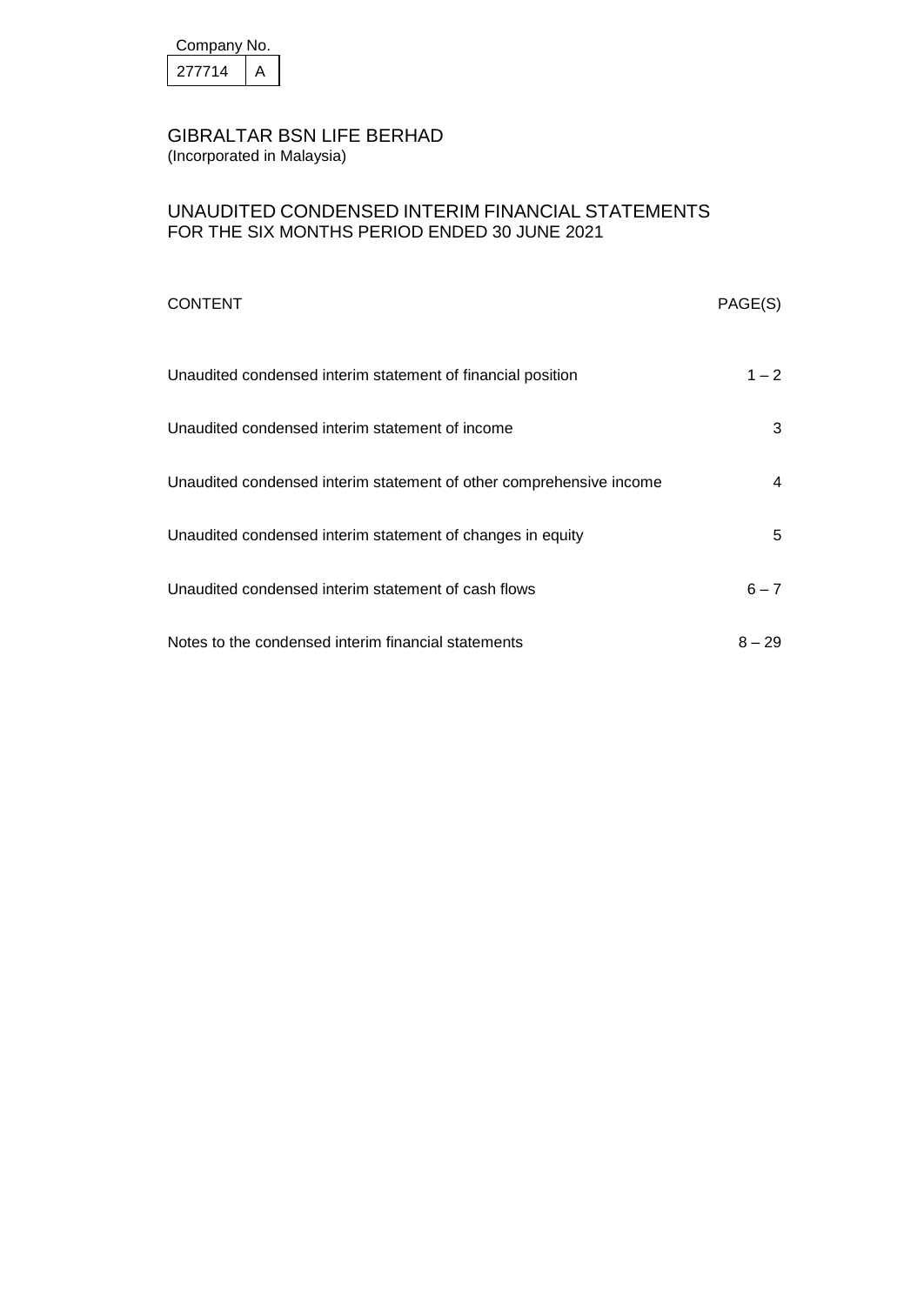## UNAUDITED CONDENSED INTERIM STATEMENT OF FINANCIAL POSITION AS AT 30 JUNE 2021

|                                                                  | Note             | 30.06.2021<br>RM'000 | 31.12.2020<br>RM'000 |
|------------------------------------------------------------------|------------------|----------------------|----------------------|
| <b>ASSETS</b>                                                    |                  |                      |                      |
| Properties and equipment                                         |                  | 9,949                | 11,397               |
| Investment property                                              |                  | 5,200                | 5,200                |
| Intangible assets                                                |                  | 7,770                | 3,658                |
| Prepaid lease property                                           |                  | 220                  | 221                  |
| Right-of-use assets                                              |                  | 18,720               | 20,308               |
| Investments                                                      | $\overline{7}$   | 1,935,333            | 1,976,804            |
| Held-to-maturity financial assets ("HTM")                        | 7(a)             | 187,799              | 198,091              |
| Loans and receivables ("LAR")                                    | 7 <sub>(b)</sub> | 60,106               | 60,197               |
| Available-for-sale financial assets ("AFS")                      | 7 <sub>(c)</sub> | 1,061,025            | 1,107,105            |
| Fair value through profit and loss financial<br>assets ("FVTPL") | 7(d)             | 626,403              | 611,411              |
| Reinsurance assets                                               | 8                | 12,270               | 12,567               |
| Insurance receivables                                            | 9                | 5,008                | 7,048                |
| Other receivables                                                | 10               | 30,367               | 28,036               |
| Cash and cash equivalents                                        |                  | 215,197              | 167,387              |
| <b>TOTAL ASSETS</b>                                              |                  | 2,240,034            | 2,232,626            |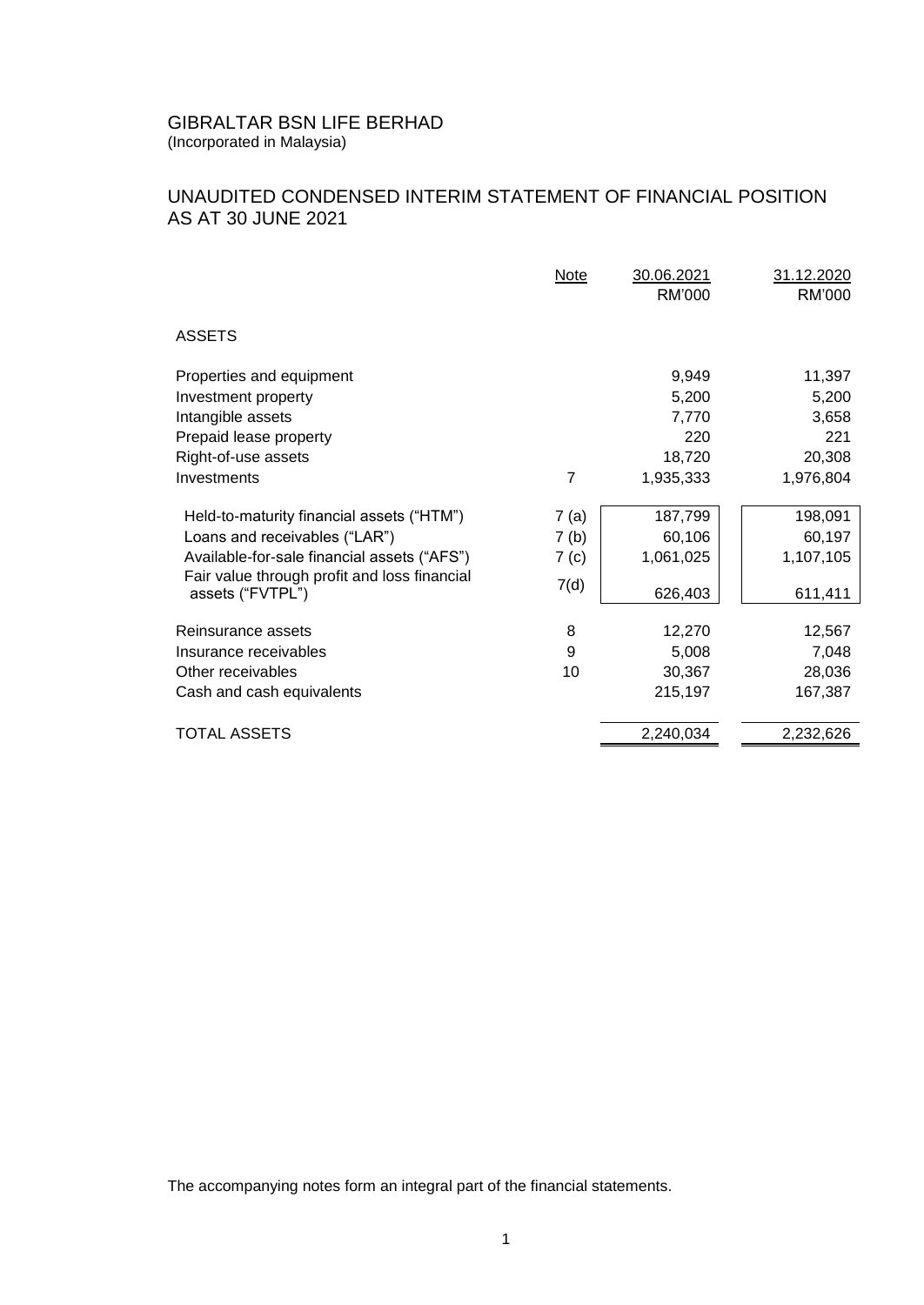| Company No. |  |  |
|-------------|--|--|
| 277714      |  |  |

## UNAUDITED CONDENSED INTERIM STATEMENT OF FINANCIAL POSITION AS AT 30 JUNE 2021 (CONTINUED)

|                                        | Note     | 30.06.2021<br><b>RM'000</b> | 31.12.2020<br>RM'000 |
|----------------------------------------|----------|-----------------------------|----------------------|
| <b>EQUITY AND LIABILITIES</b>          |          |                             |                      |
| Share capital                          | 11       | 185,000                     | 125,000              |
| Retained earnings                      | 12 $(a)$ | 82,199                      | 67,327               |
| Available-for-sale fair value reserves | 12(b)    | 19,105                      | 35,004               |
| Asset revaluation reserves             | 12(b)    | 46                          | 46                   |
| <b>TOTAL EQUITY</b>                    |          | 286,350                     | 227,377              |
|                                        |          |                             |                      |
| Insurance contract liabilities         | 13       | 1,857,279                   | 1,889,632            |
| Deferred tax liabilities               |          | 20,526                      | 24,104               |
| Insurance payables                     | 14       | 34,004                      | 45,224               |
| Tax payable                            |          | 4,505                       | 3,007                |
| Other payables                         | 15       | 17,101                      | 21,657               |
| Lease liabilities                      |          | 20,269                      | 21,625               |
| <b>TOTAL LIABILITIES</b>               |          | 1,953,684                   | 2,005,249            |
| TOTAL EQUITY AND LIABILITIES           |          | 2,240,034                   | 2,232,626            |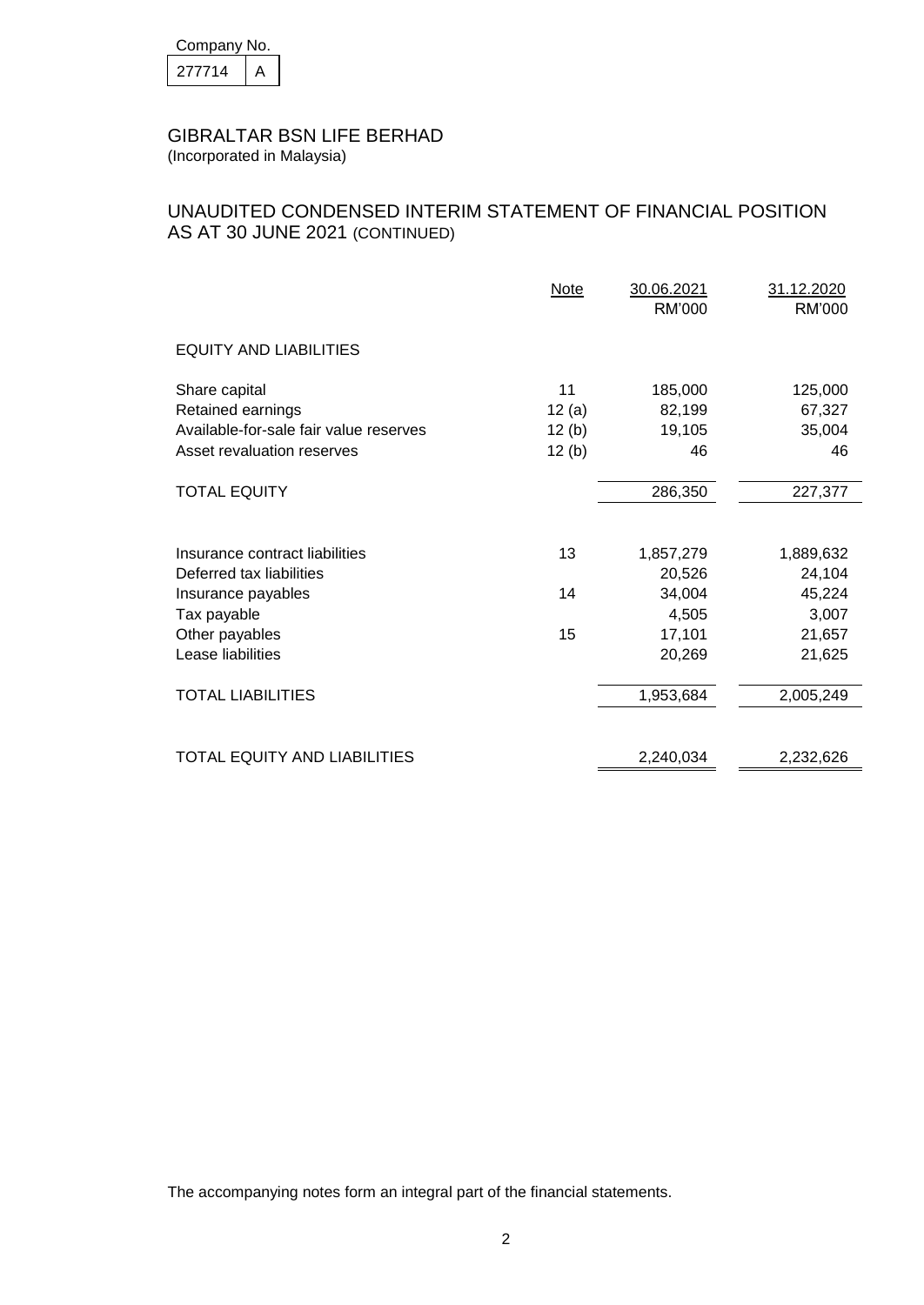| Company No. |  |  |
|-------------|--|--|
| 277714      |  |  |

## UNAUDITED CONDENSED INTERIM STATEMENT OF INCOME FOR THE SIX MONTHS PERIOD ENDED 30 JUNE 2021

|                                                    | 6 months<br>ended<br>30.06.2021<br>RM'000 | 6 months<br>ended<br>30.06.2020<br>RM'000 |
|----------------------------------------------------|-------------------------------------------|-------------------------------------------|
| Operating revenue                                  | 139,371                                   | 148,548                                   |
| Gross premiums                                     | 99,557                                    | 107,483                                   |
| Premiums ceded to reinsurers                       | (5, 188)                                  | (5, 491)                                  |
| Net premiums                                       | 94,369                                    | 101,992                                   |
|                                                    |                                           |                                           |
| Investment income                                  | 39,814                                    | 41,066                                    |
| Realised gains                                     | 22,946                                    | 7,356                                     |
| Fair value losses                                  | (8, 253)                                  | (22, 393)                                 |
| Other operating income                             | 1,961                                     | 1,422                                     |
| Other income                                       | 56,468                                    | 27,451                                    |
| Gross benefits and claims                          | (94, 694)                                 | (154,080)                                 |
| Claims ceded to reinsurers                         | 2,033                                     | 4,164                                     |
| Gross change in contract liabilities               | 14,596                                    | 44,496                                    |
| Change in contract liabilities ceded to reinsurers | 309                                       | 712                                       |
| Net insurance benefits and claims                  | (77, 756)                                 | (104, 708)                                |
|                                                    |                                           |                                           |
| Fee and commission expenses                        | (5,597)                                   | (7,024)                                   |
| Management expenses                                | (44, 474)<br>(50, 071)                    | (45, 633)                                 |
| Other expenses                                     |                                           | (52, 657)                                 |
| Profit/(loss) before taxation                      | 23,010                                    | (27, 922)                                 |
| Tax (expense)/benefit                              | (8, 137)                                  | 3,710                                     |
| Profit/(loss) for the financial period             | 14,873                                    | (24, 212)                                 |
| Basic diluted earning/(loss) per share (sen)       | 8.04                                      | (19.37)                                   |
|                                                    |                                           |                                           |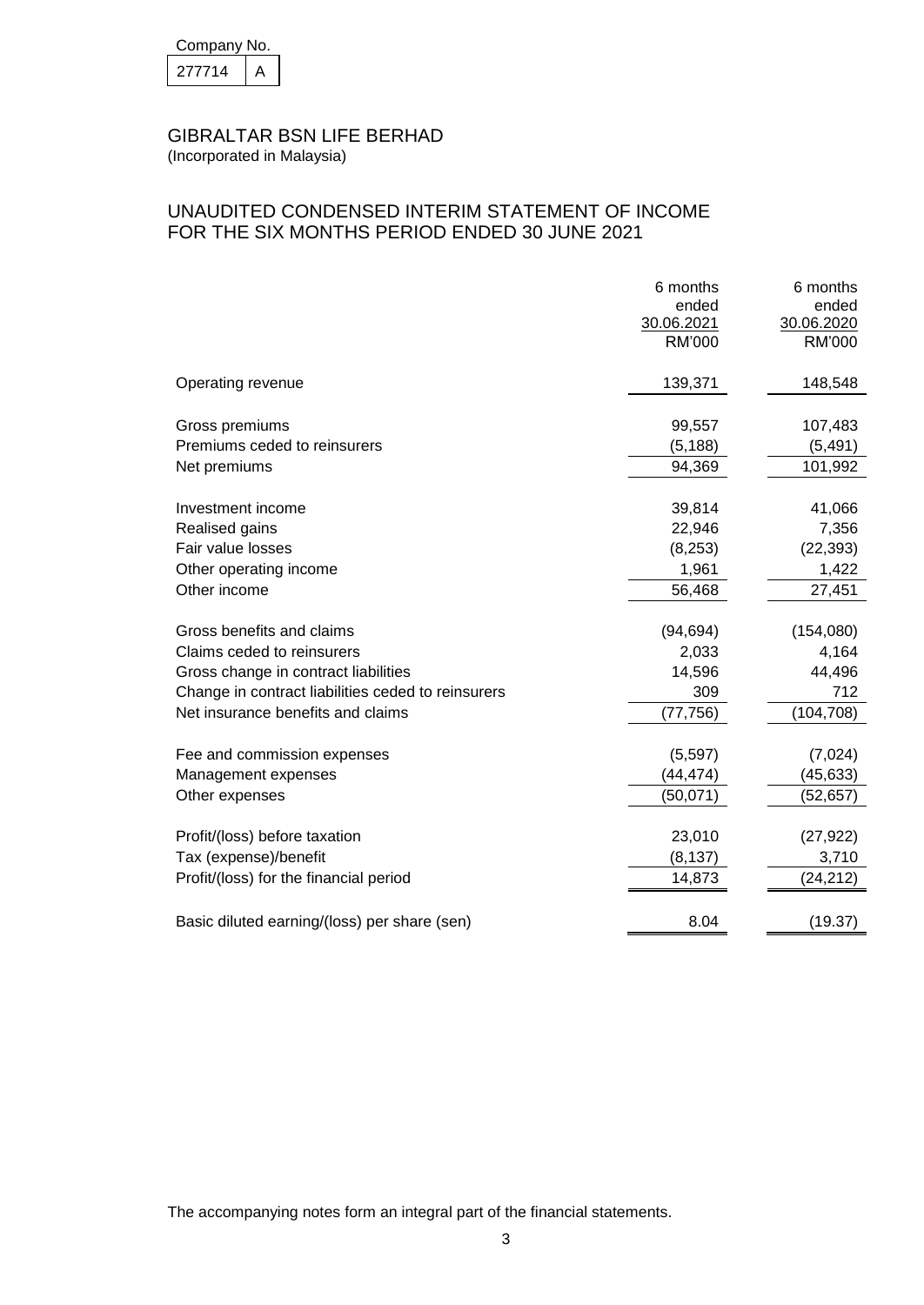| Company No. |  |  |
|-------------|--|--|
| 277714      |  |  |

## UNAUDITED CONDENSED INTERIM STATEMENT OF OTHER COMPREHENSIVE INCOME FOR THE SIX MONTHS PERIOD ENDED 30 JUNE 2021

|                                                                                                                                                             | 6 months<br>ended<br>30.06.2021<br>RM'000 | 6 months<br>ended<br>30.06.2020<br>RM'000 |
|-------------------------------------------------------------------------------------------------------------------------------------------------------------|-------------------------------------------|-------------------------------------------|
| Profit/(loss) for the financial period                                                                                                                      | 14,873                                    | (24,212)                                  |
| Other comprehensive (loss)/income:                                                                                                                          |                                           |                                           |
| Item that may be subsequently reclassified<br>to statement of income:<br>Available-for-sale fair value reserves<br>- Gross fair value changes<br>- Taxation | (46, 109)<br>7,415                        | 24,457<br>(3,865)                         |
| Change in insurance contract liabilities arising from<br>- Fair value changes in available-for-sale assets<br>- Taxation                                    | 24,777<br>(1,982)<br>(15, 899)            | (13, 672)<br>1,118<br>8,038               |
| Total comprehensive loss for the financial period                                                                                                           | (1,026)                                   | (16, 174)                                 |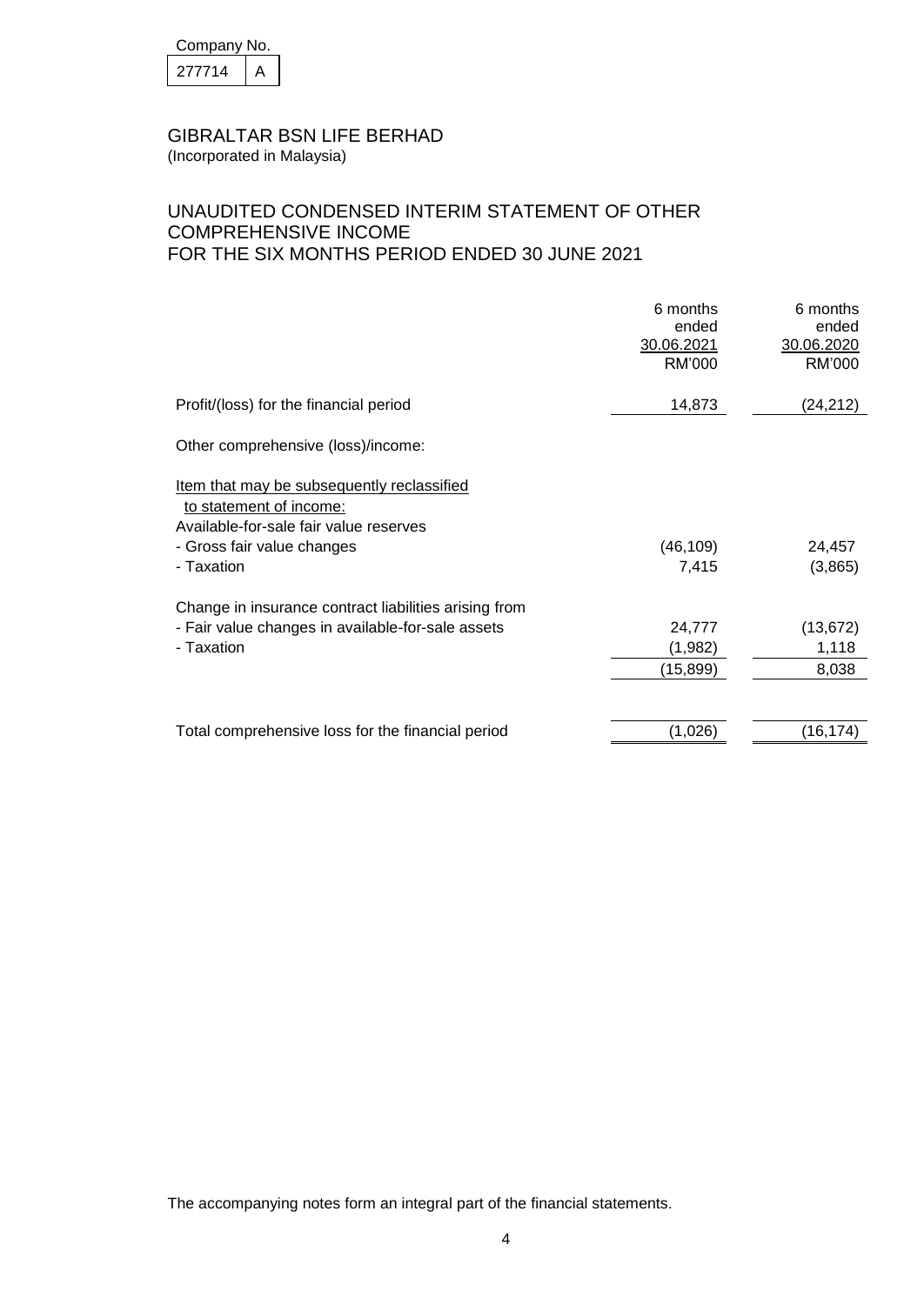| Company No. |  |  |
|-------------|--|--|
| 211714      |  |  |

(Incorporated in Malaysia)

## UNAUDITED CONDENSED INTERIM STATEMENT OF CHANGES IN EQUITY FOR THE SIX MONTHS PERIOD ENDED 30 JUNE 2021

|                                                                                    |         | Non-distributable |               |               | Distributable |           |
|------------------------------------------------------------------------------------|---------|-------------------|---------------|---------------|---------------|-----------|
|                                                                                    |         |                   | Available     |               |               |           |
|                                                                                    |         | Assets            | for-sale fair | Life non      |               |           |
|                                                                                    | Share   | revaluation       | value         | participating | Retained      |           |
|                                                                                    | capital | reserves          | reserves      | surplus *     | earnings      | Total     |
|                                                                                    | RM'000  | RM'000            | RM'000        | RM'000        | RM'000        | RM'000    |
| As at 1 January 2021                                                               | 125,000 | 46                | 35,004        | (4,007)       | 71,334        | 227,377   |
| Issuance of shares during the financial period<br>Other comprehensive loss for the | 60,000  |                   |               |               |               | 60,000    |
| financial period                                                                   |         |                   | (15, 899)     |               |               | (15, 899) |
| Profit/(loss) for the financial period                                             |         |                   |               | 19,370        | (4, 498)      | 14,872    |
| At 30 June 2021                                                                    | 185,000 | 46                | 19,105        | 15,363        | 66,836        | 286,350   |
| As at 1 January 2020<br>Other comprehensive income for the                         | 125,000 | 46                | 25,409        | 82,874        | 77,130        | 310,459   |
| financial year                                                                     |         |                   | 9,595         |               |               | 9,595     |
| Loss for the financial year                                                        |         |                   |               | (86, 881)     | (5,796)       | (92, 677) |
| At 31 December 2020                                                                | 125,000 | 46                | 35,004        | (4,007)       | 71,334        | 227,377   |

\* The Life non-participating surplus amount is net of deferred tax. This amount is restricted for distribution until the actual recommended transfer from the life fund into the shareholders' fund by the Appointed Actuary in accordance with the Financial Services Act, 2013.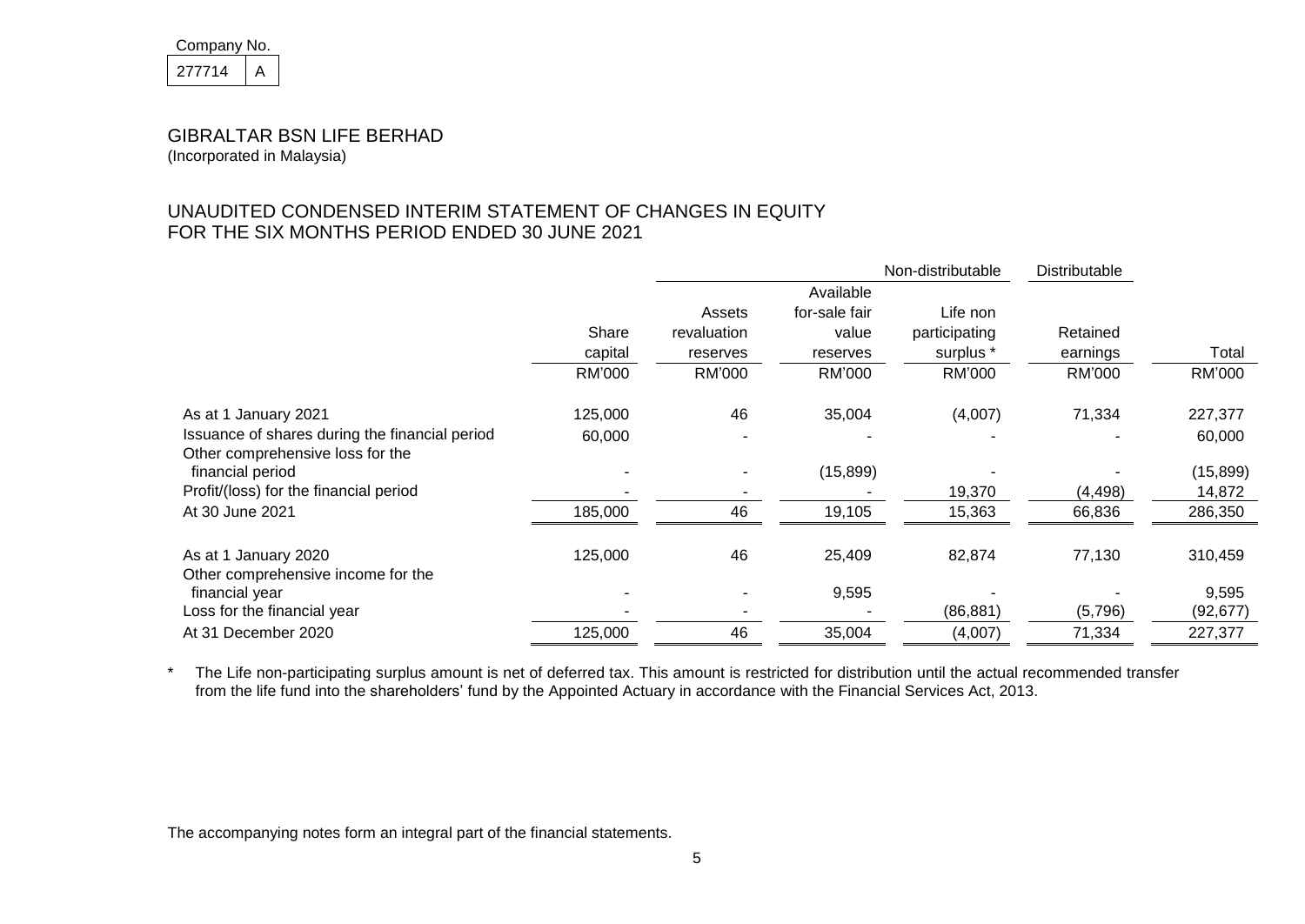| Company No. |  |
|-------------|--|
| 277714      |  |

## UNAUDITED CONDENSED INTERIM STATEMENT OF CASH FLOWS FOR THE SIX MONTHS PERIOD ENDED 30 JUNE 2021

|                                                                                                                                                                                                            |    | 6 months<br>ended<br>30.06.2021<br>RM'000               | 6 months<br>ended<br>30.06.2020<br>RM'000      |
|------------------------------------------------------------------------------------------------------------------------------------------------------------------------------------------------------------|----|---------------------------------------------------------|------------------------------------------------|
| <b>OPERATING ACTIVITIES</b>                                                                                                                                                                                |    |                                                         |                                                |
| Cash used in operating activities<br>Dividend income received<br>Interest/profit income received<br>Interest paid on lease liabilities<br>Rental income on investment property received<br>Income tax paid | 16 | (42, 253)<br>7,472<br>32,562<br>(559)<br>158<br>(2,800) | (63, 410)<br>6,140<br>34,885<br>128<br>(2,520) |
| Net cash flow used in operating<br>activities                                                                                                                                                              |    | (5, 420)                                                | (24, 777)                                      |
| <b>INVESTING ACTIVITIES</b>                                                                                                                                                                                |    |                                                         |                                                |
| Proceeds from disposal of properties and equipment<br>Purchase of properties and equipment<br>Purchase of intangible assets<br>Net cash flow used in investing<br>activities                               |    | 221<br>(158)<br>(5, 401)<br>(5, 338)                    | (55)<br>(586)<br>(641)                         |
| <b>FINANCING ACTIVITIES</b>                                                                                                                                                                                |    |                                                         |                                                |
| Issuance of shares during the financial period<br>Repayment of lease liabilities<br>Net cash flow generated from/(used in) financing<br>activities                                                         |    | 60,000<br>(1, 432)                                      | (1, 348)                                       |
|                                                                                                                                                                                                            |    | 58,568                                                  | (1, 348)                                       |
| NET INCREASE/(DECREASE) IN CASH<br>AND CASH EQUIVALENTS<br>CASH AND CASH EQUIVALENTS                                                                                                                       |    | 47,810                                                  | (26, 766)                                      |
| AT BEGINNING OF YEAR<br>CASH AND CASH EQUIVALENTS                                                                                                                                                          |    | 167,387                                                 | 161,990                                        |
| AT END OF YEAR                                                                                                                                                                                             |    | 215,197                                                 | 135,224                                        |
| Cash and cash equivalents comprise:<br>Cash and bank balances<br>Deposits with maturity of less than 3 months                                                                                              |    | 7,678                                                   | 7,174                                          |
| - Licensed financial institutions                                                                                                                                                                          |    | 207,519<br>215,197                                      | 128,050<br>135,224                             |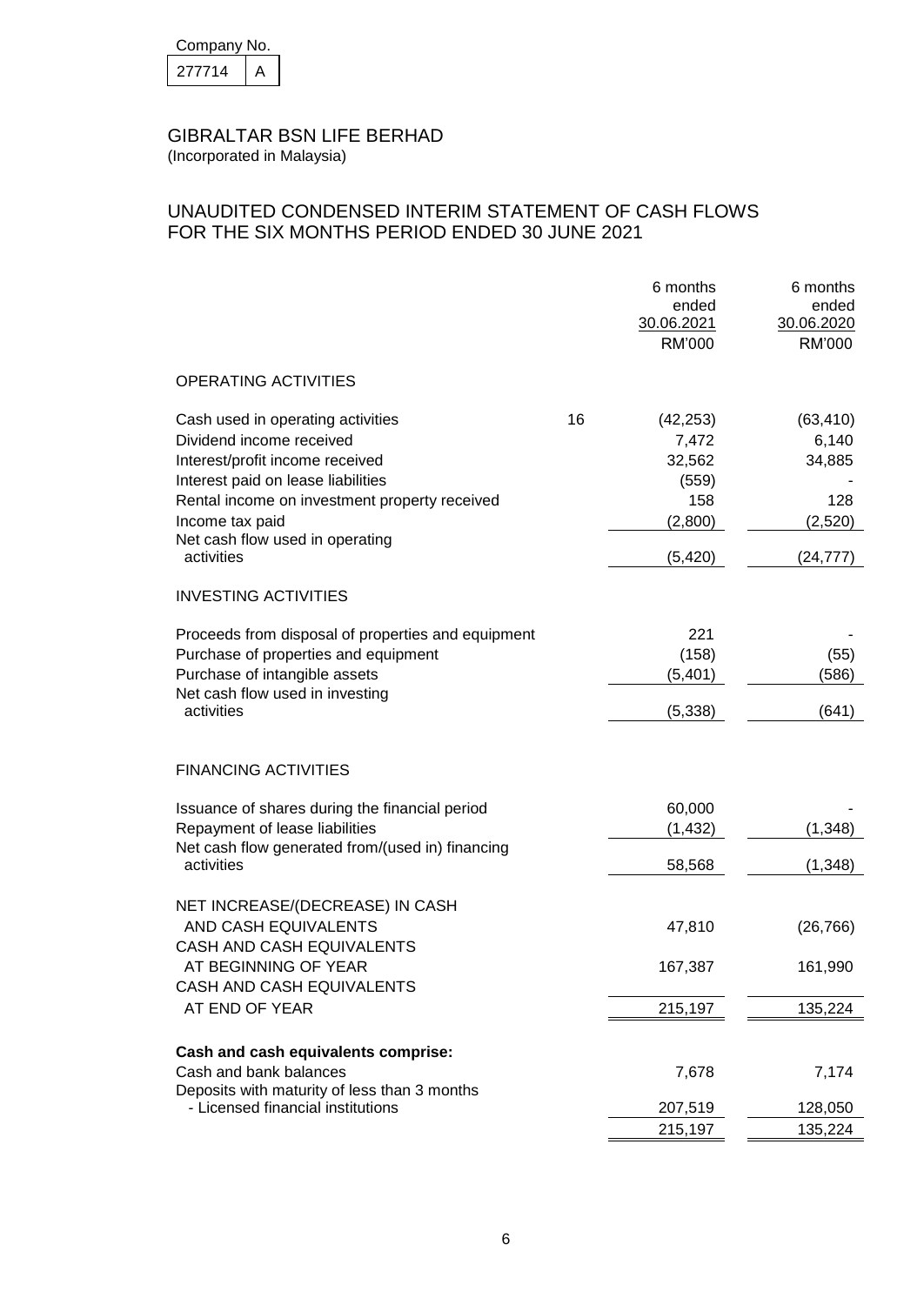| Company No. |  |  |
|-------------|--|--|
| 277714      |  |  |

The accompanying notes form an integral part of the financial statements. GIBRALTAR BSN LIFE BERHAD (Incorporated in Malaysia)

### STATEMENT OF CASH FLOWS FOR THE FINANCIAL YEAR ENDED 31 DECEMBER 2020 (CONTINUED)

The Company classifies the cash flows from the acquisition and disposal of financial assets as operating cash flows, as the purchases are mainly funded from the cash flows associated with the origination of insurance contracts, net the cash flows for payments of benefits and claims incurred for insurance contract, which are treated under operating activities.

(a) Analysis of changes in liabilities arising from financing activity is as follows:

|                                                                           | RM'000                 |
|---------------------------------------------------------------------------|------------------------|
| <b>Leases</b><br>At 1 January 2020                                        | 23,492                 |
| Cash changes:<br>Repayment<br>Interest paid                               | (2,778)<br>(1, 182)    |
| Non-cash changes:<br>Additions<br>Accrued interest<br>At 31 December 2020 | 911<br>1,182<br>21,625 |
| Cash changes:<br>Repayment<br>Interest paid                               | (1, 432)<br>(559)      |
| Non-cash changes:<br>Additions<br>Lease modification<br>Accrued interest  | 124<br>(48)<br>559     |
| At 30 June 2021                                                           | 20,269                 |
|                                                                           |                        |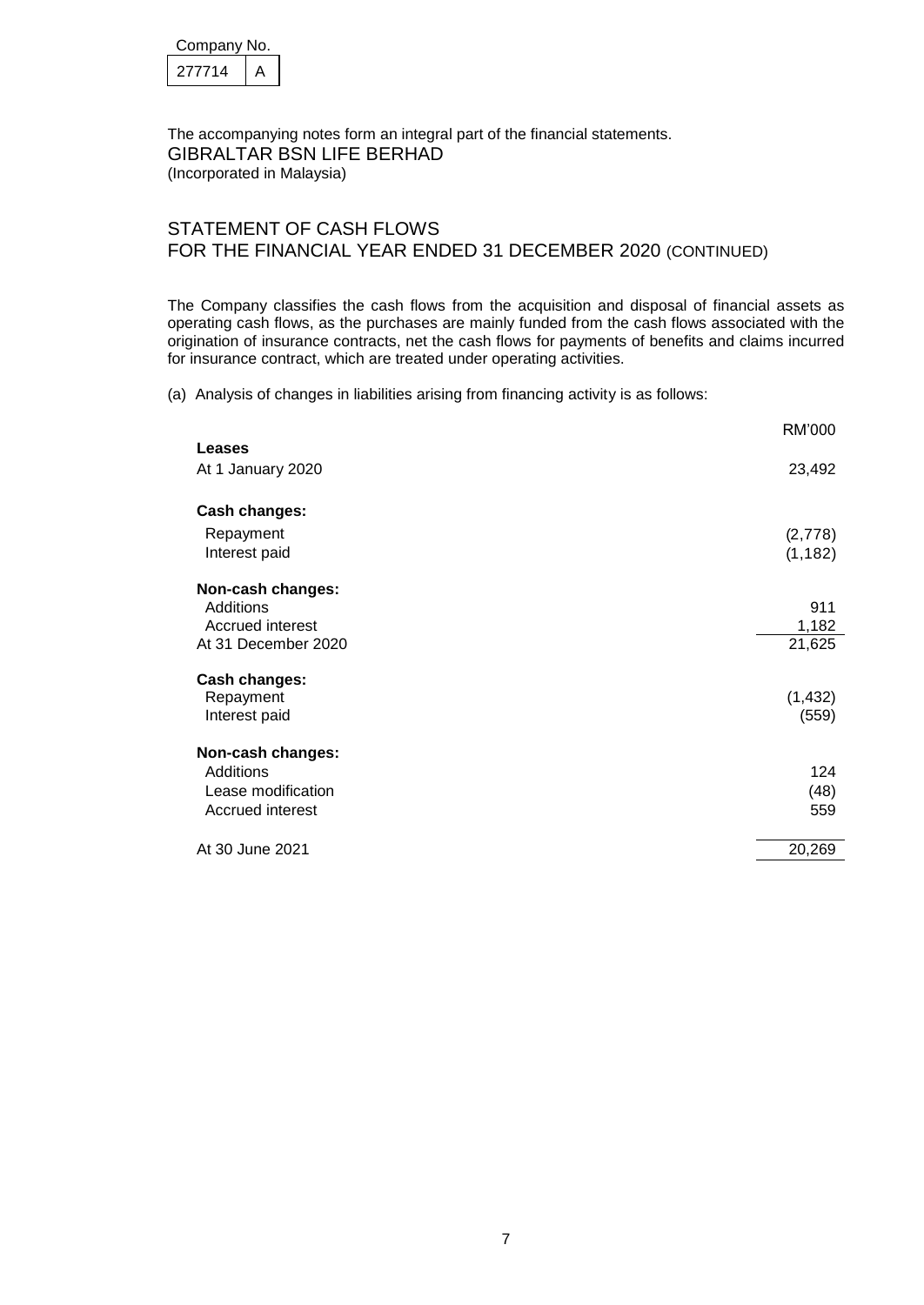| Company No. |  |  |
|-------------|--|--|
| 277714      |  |  |

### NOTES TO THE CONDENSED INTERIM FINANCIAL STATEMENTS FOR THE SIX MONTHS PERIOD ENDED 30 JUNE 2021

#### 1 PRINCIPAL ACTIVITIES AND CORPORATE INFORMATION

The condensed interim financial statements for the six months ended 30 June 2021 are unaudited and have been prepared in accordance with Malaysia Financial Reporting Standard ("MFRS") 134 - Interim Financial Reporting. The condensed interim financial statements should be read in conjunction with the audited annual financial statements for the financial year ended 31 December 2020, which have been prepared in accordance with MFRSs, International Financial Reporting Standard and comply with the requirements of the Companies Act 2016 in Malaysia.

The explanatory notes attached to the condensed interim financial statements provide an explanation of the events and transactions that are significant to an understanding of the changes in the financial position and performance of the Company since the financial year ended 31 December 2020.

#### a) SIGNIFICANT ACCOUNTING POLICIES

The significant accounting policies adopted in the preparation of the unaudited condensed interim financial statements are consistent with those adopted in the Company's audited financial statements for the financial year ended 31 December 2020, except for the adoption of the following:

| MFRSs/Interpretations                                   | <b>Effective Date</b> |
|---------------------------------------------------------|-----------------------|
| Interest Rate Benchmark Reform – Phase 2 (Amendments to | 1 January 2021        |

- MFRS 9, MFRS 139, MFRS 7, MFRS 4 and MFRS 16)
- Covid-19 Related Rent Concessions beyond 30 June 2021 (Amendment to MFRS 16 Leases) 1 April 2021
	- The Company's business activities are predominantly insurance and hence qualify for the temporary exemption from applying MFRS 9 under the Amendments to MFRS 4, Insurance Contracts. Hence, the Company will defer and adopt MFRS 9 together with MFRS 17, Insurance Contracts on 1 January 2023. The Company is currently assessing the financial impact that may arise from the adoption of MFRS 9 and intends to adopt MFRS 9 together with MFRS 17 on 1 January 2023.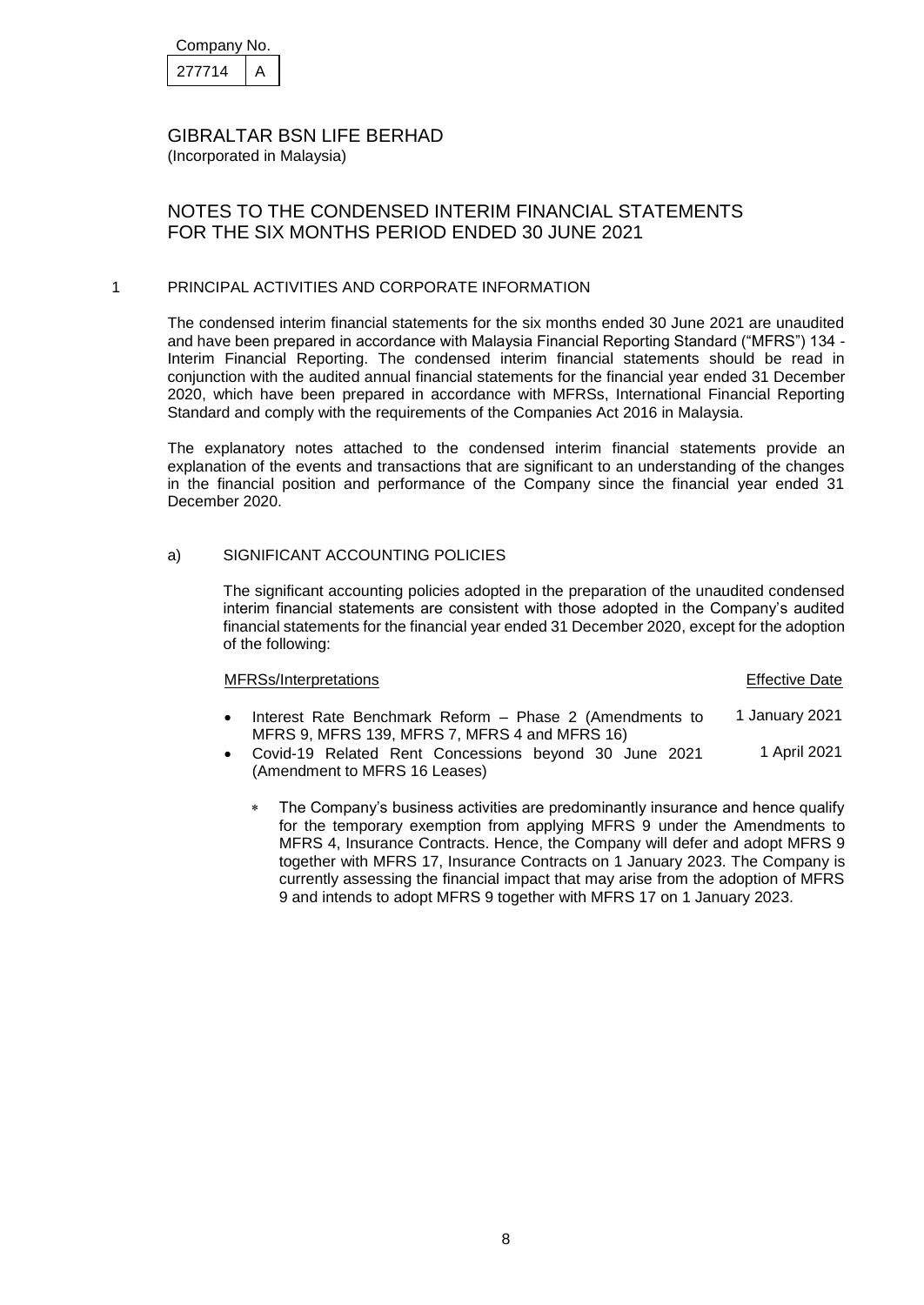| Company No. |  |
|-------------|--|
| 277714      |  |

## NOTES TO THE CONDENSED INTERIM FINANCIAL STATEMENTS FOR THE SIX MONTHS PERIOD ENDED 30 JUNE 2021 (CONTINUED)

#### a) SIGNIFICANT ACCOUNTING POLICIES

 Amendments to MFRS 4 - Applying MFRS 9 - Financial Instruments with MFRS 4 - Insurance Contracts.

The amendments allow entities to avoid temporary volatility in profit or loss that might result from adopting MFRS 9 'Financial Instruments' before the forthcoming new insurance contracts standard. This is because certain financial assets have to be measured at fair value through profit or loss under MFRS 9; whereas, under MFRS 4 'Insurance Contracts', the related liabilities from insurance contracts are often measured on amortised cost basis.

The amendments provide 2 different approaches for the Company:

- (i) temporary exemption from MFRS 9 for entities that meet specific requirements; and
- (ii) the overlay approach. Both approaches are optional

The temporary exemption enables eligible entities to defer the implementation date of MFRS 9 to annual periods beginning before 1 January 2023 at the latest. An entity may apply the temporary exemption from MFRS 9 if its activities are predominantly connected with insurance whilst the overlay approach allows an entity to adjust profit or loss for eligible financial assets by removing any accounting volatility to other comprehensive income that may arise from applying MFRS 9.

An entity can apply the temporary exemption from MFRS 9 from annual periods beginning on or after 1 January 2020 and may start applying the overlay approach when it applies MFRS 9 for the first time.

The Company's business activity is predominantly insurance as the liabilities connected with the Company's insurance businesses made up of more than 90% of the Company's total liabilities.

Hence, the Company qualifies for the temporary exemption from applying MFRS 9 and will defer and adopt MFRS 9 together with MFRS 17, Insurance Contracts for the financial year beginning on or after 1 January 2023.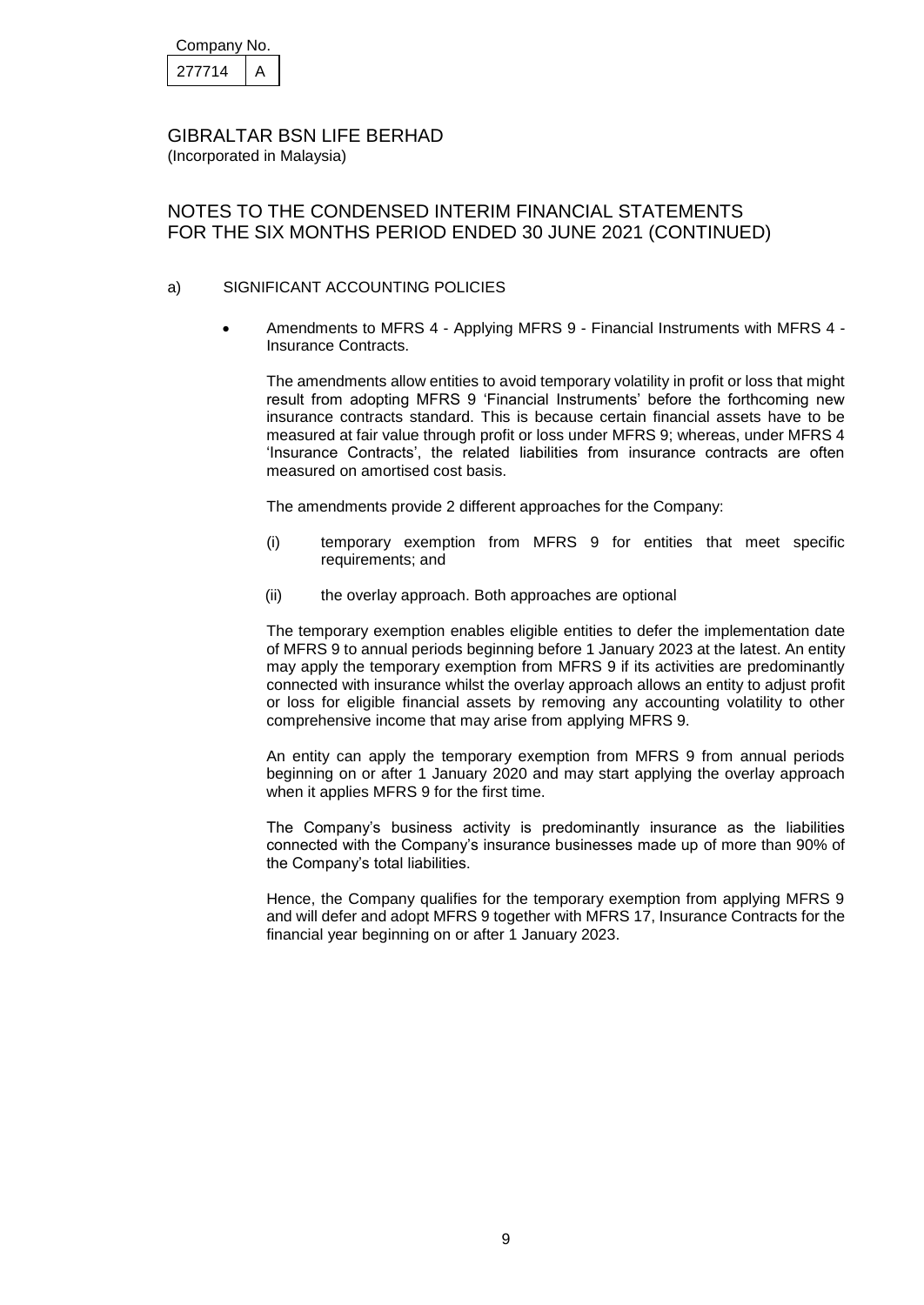| Company No. |  |
|-------------|--|
| 277714      |  |

## NOTES TO THE CONDENSED INTERIM FINANCIAL STATEMENTS FOR THE SIX MONTHS PERIOD ENDED 30 JUNE 2021 (CONTINUED)

#### a) SIGNIFICANT ACCOUNTING POLICIES

 Amendments to MFRS 4 - Applying MFRS 9 - Financial Instruments with MFRS 4 - Insurance Contracts. (continued)

The following additional disclosures, required by Amendments to MFRS 4 for entity qualified and elected the temporary exemption from applying MFRS 9, present the Company's financial assets by their contractual cash flows characteristics, which indicate if they are solely payments of principal and interest on the principal outstanding ("SPPI"):

|                            | Fair value as | Change in fair | Cash flows      |
|----------------------------|---------------|----------------|-----------------|
| <b>Financial assets</b>    | at 30.06.2021 | value          | characteristic  |
|                            | RM'000        | RM'000         |                 |
| Malaysia government        |               |                |                 |
| securities                 | 10,719        | (605)          | <b>SPPI</b>     |
| Malaysian government       |               |                |                 |
| quaranteed bonds           | 668,458       | (33,759)       | <b>SPPI</b>     |
| Unquoted debt securities   | 579,146       | (17, 140)      | <b>SPPI</b>     |
| Quoted equity securities   | 392,406       | (18, 511)      | <b>NON SPPI</b> |
| Quoted unit trust and      |               |                |                 |
| property trust funds       | 204,212       | 36,620         | <b>NON SPPI</b> |
| Unquoted equity securities | 3,282         |                | <b>NON SPPI</b> |
| <b>Fixed deposits</b>      | 1.127         |                | <b>SPPI</b>     |
| Loan and receivable        |               |                |                 |
| ("LAR")                    | 58,979        |                | <b>SPPI</b>     |
| Cash and cash equivalent   | 215,197       |                | <b>SPPI</b>     |
|                            | 2.133.526     | (33.395)       |                 |

Insurance receivables and reinsurance assets have been excluded from the above assessment as they are under the scope of MFRS 17 Insurance Contracts.

Other than the financial assets included in the table above and assets that are within the scope of MFRS 17 Insurance Contracts, all other assets in the statement of financial position are non-financial asset.

The adoption of these amendments did not have any impact on the current period or any prior period and is not likely to affect future periods.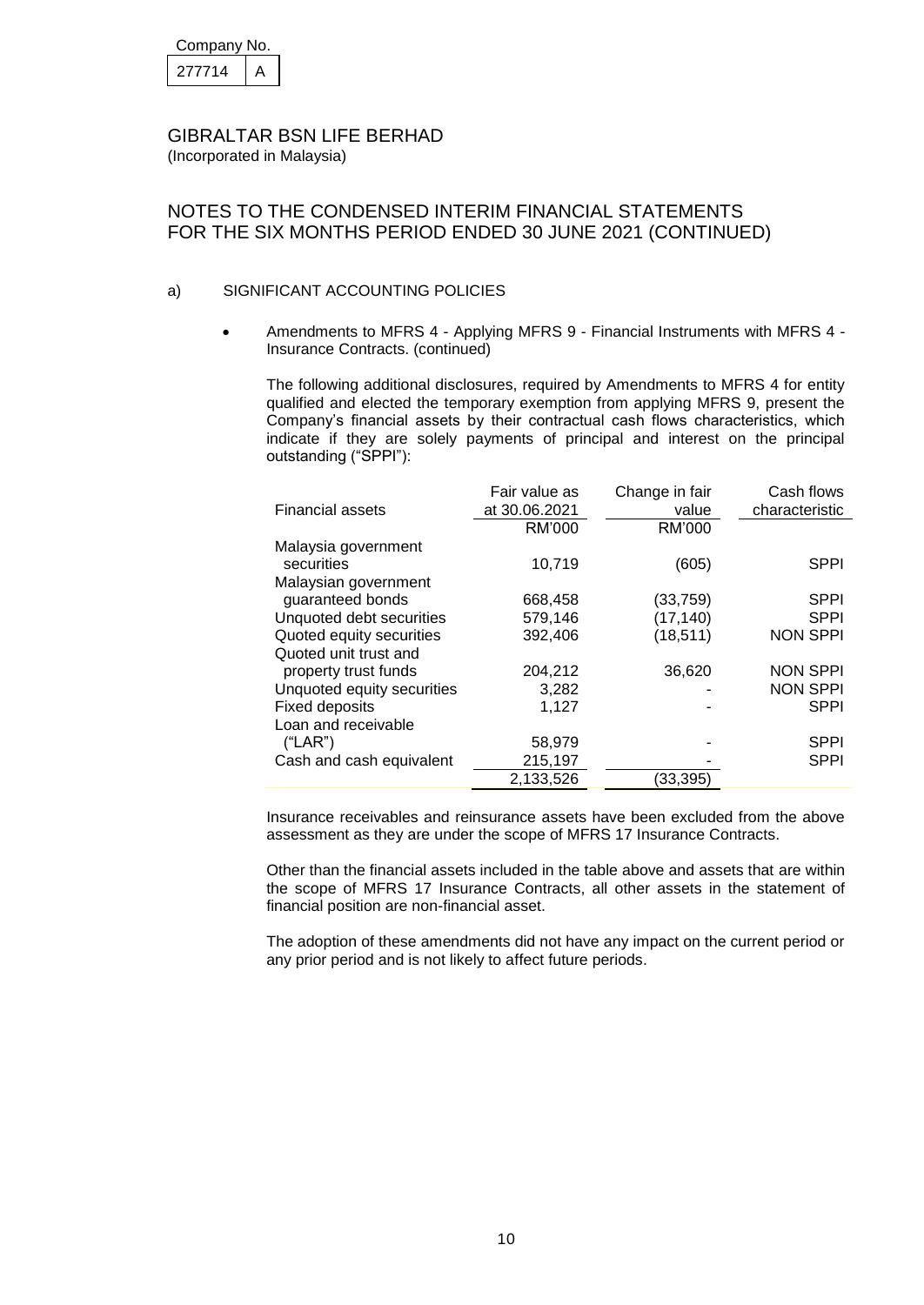| Company No. |  |  |
|-------------|--|--|
| 277714      |  |  |

## NOTES TO THE CONDENSED INTERIM FINANCIAL STATEMENTS FOR THE SIX MONTHS PERIOD ENDED 30 JUNE 2021 (CONTINUED)

#### 2 SEASONAL OR CYCLICAL FACTORS

The business and operations of the Company was not materially affected by seasonal or cyclical factors during the interim financial period.

#### 3 UNUSUAL ITEMS

There were no unusual items affecting the assets, liabilities, equity, net income, or cash flows of the Company since the last audited annual financial statements.

#### 4 MATERIAL CHANGES IN ESTIMATES

There was no material changes in the basis used for the accounting estimates in the interim financial period.

#### 5 DIVIDENDS

No dividends has been paid or declared by the Company during the interim financial period.

### 6 CHANGES IN THE COMPOSITION OF THE COMPANY

There were no changes in the composition of the Company during the interim financial period.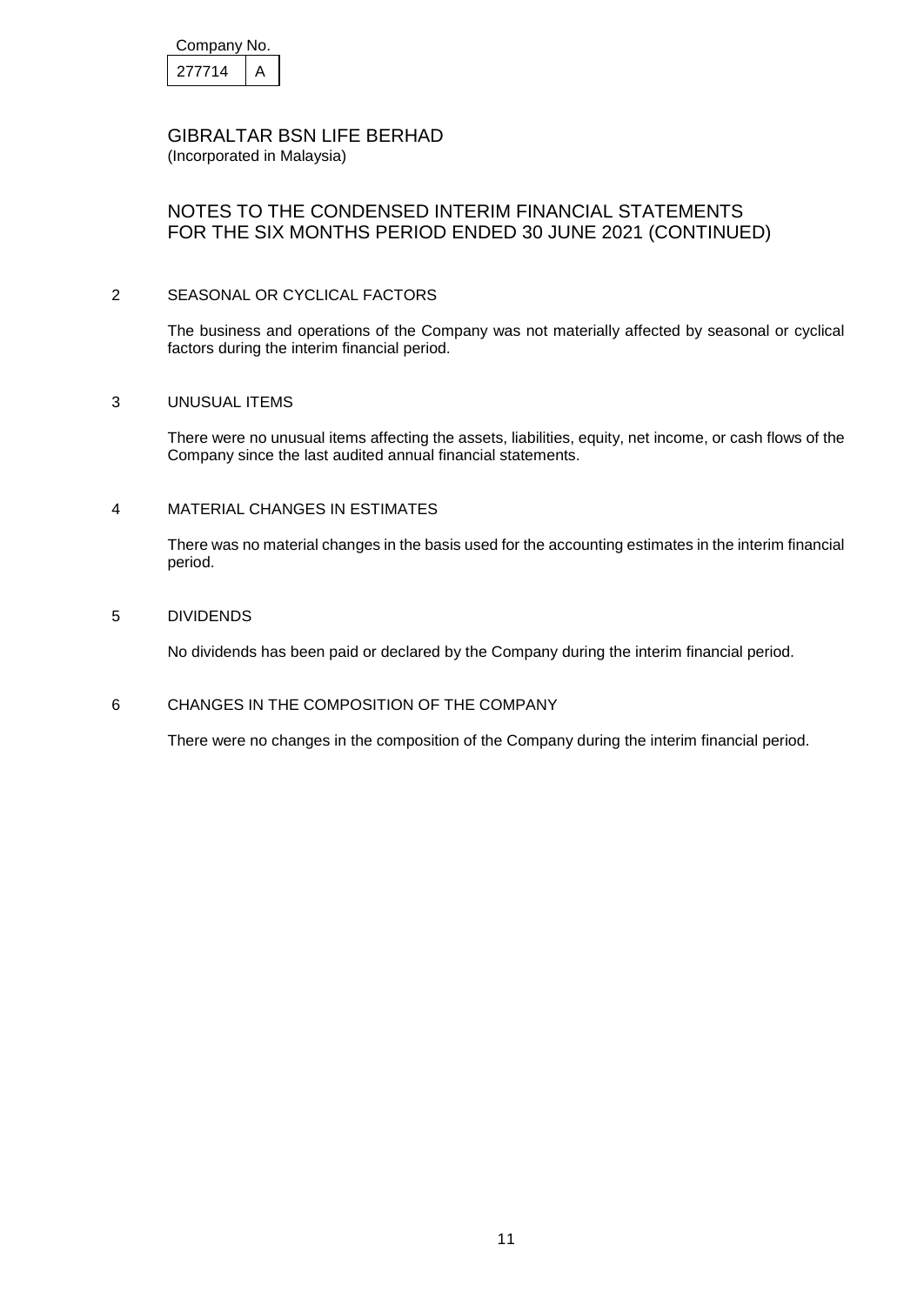| Company No. |  |
|-------------|--|
| 277714      |  |

## NOTES TO THE CONDENSED INTERIM FINANCIAL STATEMENTS FOR THE SIX MONTHS PERIOD ENDED 30 JUNE 2021

### 7 INVESTMENTS

|                                                               | 30.06.2021    | 31.12.2020 |
|---------------------------------------------------------------|---------------|------------|
|                                                               | <b>RM'000</b> | RM'000     |
|                                                               |               |            |
| <b>Malaysian Government Securities</b>                        | 10,719        | 11,312     |
| Malaysian government guaranteed bonds                         | 667,933       | 681,464    |
| Debt securities                                               | 596,677       | 640,120    |
| <b>Equity securities</b>                                      | 395,687       | 389,582    |
| Unit trust and property trust funds                           | 204,211       | 194,129    |
| Loans                                                         | 58,979        | 59,070     |
| Fixed and call deposits                                       | 1,127         | 1,127      |
|                                                               | 1,935,333     | 1,976,804  |
|                                                               |               |            |
| Held-to-maturity financial assets ("HTM")                     | 187,799       | 198,091    |
| Loans and receivables ("LAR")                                 | 60,106        | 60,197     |
| Available-for-sale financial assets ("AFS")                   | 1,061,025     | 1,107,105  |
| Fair value through profit and loss financial assets ("FVTPL") | 626,403       | 611,411    |
|                                                               | 1,935,333     | 1,976,804  |
|                                                               |               |            |
| The following investments mature after 12 months:             |               |            |
| <b>HTM</b>                                                    | 187,799       | 188,005    |
| <b>LAR</b>                                                    | 58,979        | 59,070     |
| <b>AFS</b>                                                    | 1,047,459     | 1,078,342  |
|                                                               | 1,294,237     | 1,325,417  |
|                                                               |               |            |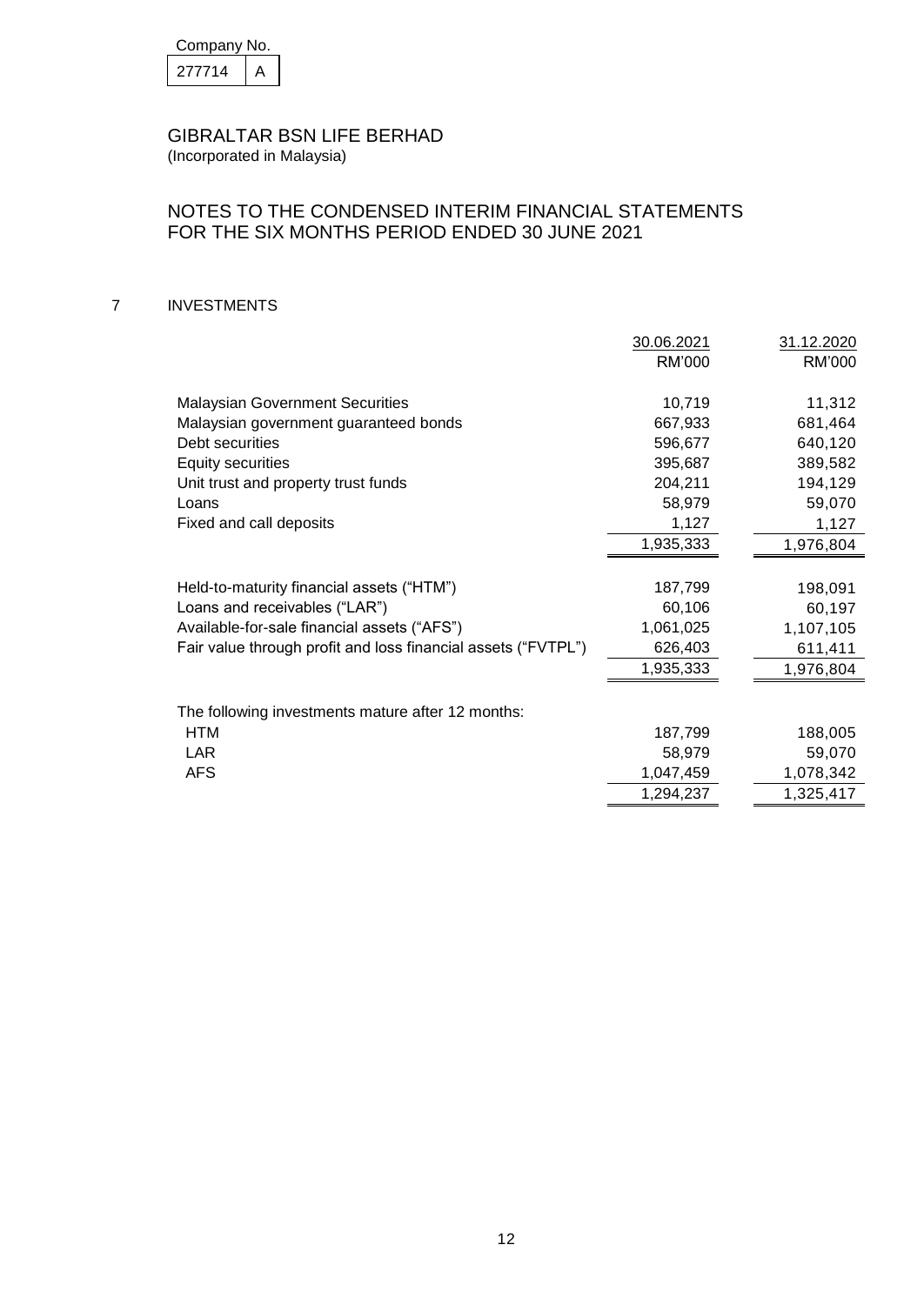| Company No. |  |  |
|-------------|--|--|
| 277714      |  |  |

(Incorporated in Malaysia)

## NOTES TO THE CONDENSED INTERIM FINANCIAL STATEMENTS FOR THE SIX MONTHS PERIOD ENDED 30 JUNE 2021 (CONTINUED)

### 7 INVESTMENTS (CONTINUED)

(a) HTM

 $(b)$ 

|                                       | 30.06.2021    | 31.12.2020    |
|---------------------------------------|---------------|---------------|
|                                       | RM'000        | RM'000        |
| Amortised cost                        |               |               |
| Unquoted in Malaysia                  |               |               |
| Malaysian government guaranteed bonds | 10,011        | 10,012        |
| Debt securities                       | 174,615       | 184,779       |
| <b>Accrued interest</b>               | 3,173         | 3,300         |
|                                       | 187,799       | 198,091       |
|                                       |               |               |
| Fair value                            |               |               |
| Unquoted in Malaysia                  |               |               |
| Malaysian government guaranteed bonds | 10,537        | 10,864        |
| Debt securities                       | 186,871       | 202,104       |
| Accrued interest                      | 3,173         | 3,300         |
|                                       | 200,581       | 216,268       |
|                                       |               |               |
| LAR                                   |               |               |
|                                       | 30.06.2021    | 31.12.2020    |
|                                       | <b>RM'000</b> | <b>RM'000</b> |
|                                       |               |               |
| Amortised cost                        |               |               |
| Fixed and call deposits               | 1,127         | 1,127         |
| Policy loans                          | 43,842        | 43,959        |
| <b>Accrued interest</b>               | 15,137        | 15,111        |
|                                       | 60,106        | 60,197        |
|                                       |               |               |
| Fair value                            |               |               |
| Fixed and call deposits               | 1,127         | 1,127         |
| Policy loans                          | 43,842        | 43,959        |
| <b>Accrued interest</b>               | 15,137        | 15,111        |
|                                       | 60,106        | 60,197        |

Fixed and call deposits of the Company have an average maturity of 21 days (2020: 19 days). The interest rate per annum of fixed deposits, that was effective as at the end of the reporting year was 1.76% per annum (2020: 1.73% per annum).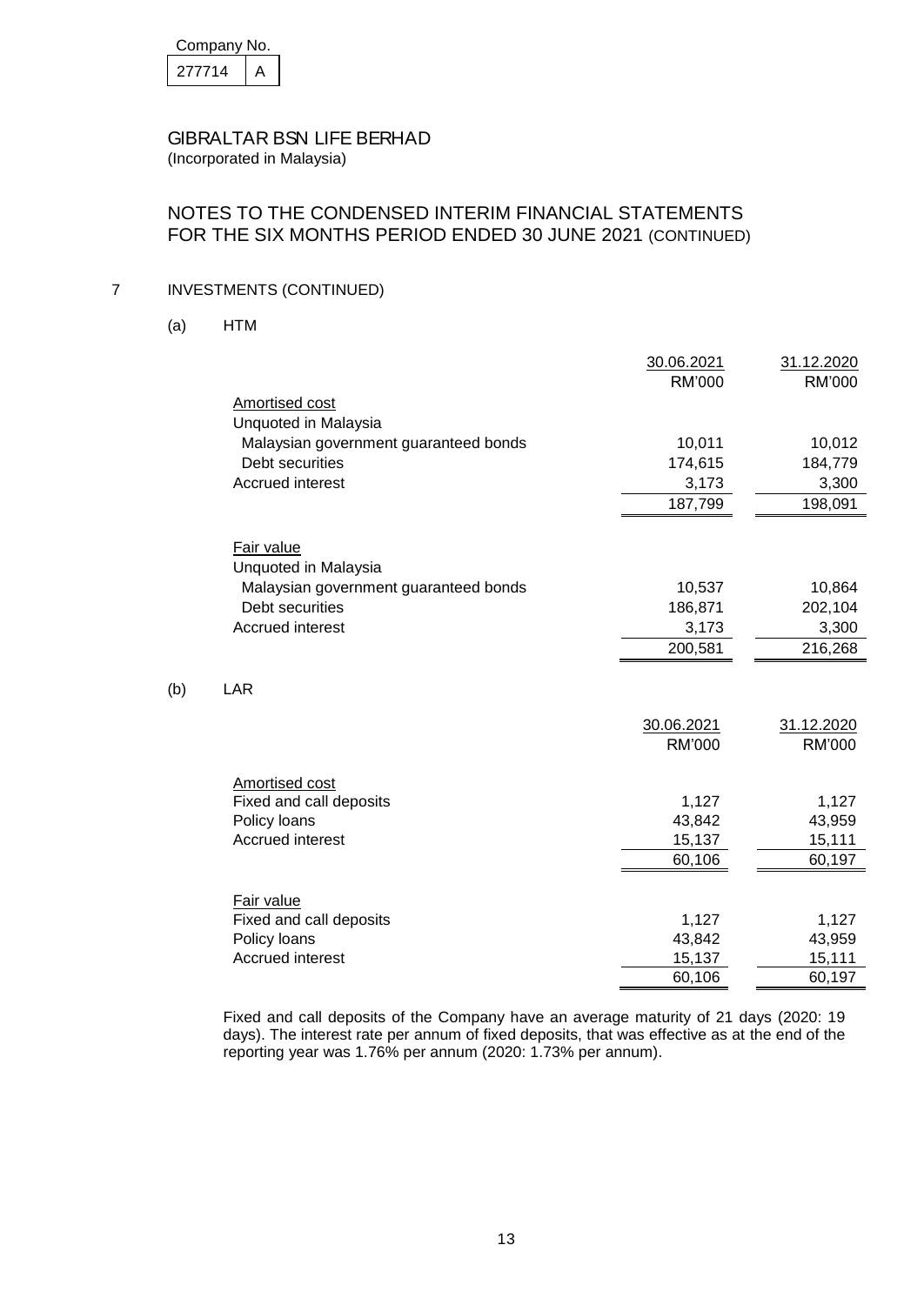| Company No. |  |  |
|-------------|--|--|
| 277714      |  |  |

### NOTES TO THE CONDENSED INTERIM FINANCIAL STATEMENTS FOR THE SIX MONTHS PERIOD ENDED 30 JUNE 2021 (CONTINUED)

## 7 INVESTMENTS (CONTINUED)

(c) AFS

 $(d)$ 

|                                        | 30.06.2021 | 31.12.2020    |
|----------------------------------------|------------|---------------|
|                                        | RM'000     | RM'000        |
| Fair value                             |            |               |
| Unquoted in Malaysia                   |            |               |
| <b>Equity securities</b>               | 3,282      | 3,282         |
| Debt securities                        | 385,665    | 417,365       |
| <b>Malaysian Government Securities</b> | 10,719     | 11,312        |
| Malaysian government guaranteed bonds  | 651,049    | 664,621       |
| <b>Accrued interest</b>                | 10,310     | 10,525        |
|                                        | 1,061,025  | 1,107,105     |
|                                        |            |               |
| <b>FVTPL</b>                           |            |               |
|                                        |            |               |
|                                        | 30.06.2021 | 31.12.2020    |
|                                        | RM'000     | <b>RM'000</b> |
| Fair value                             |            |               |
| Quoted in Malaysia                     |            |               |
| Held-for-Trading                       |            |               |
| <b>Equity securities</b>               | 220,568    | 217,999       |
| Unit trust and property trust funds    | 133,289    | 125,499       |
| By designation                         |            |               |
| <b>Equity securities</b>               | 171,838    | 168,301       |
| Unit trust and property trust funds    | 70,923     | 68,630        |
|                                        |            |               |
| Unquoted in Malaysia                   |            |               |
| By designation                         |            |               |
| Debt securities                        | 29,489     | 30,648        |
| Accrued interest                       | 296        | 334           |
|                                        |            |               |
|                                        | 626,403    | 611,411       |
|                                        |            |               |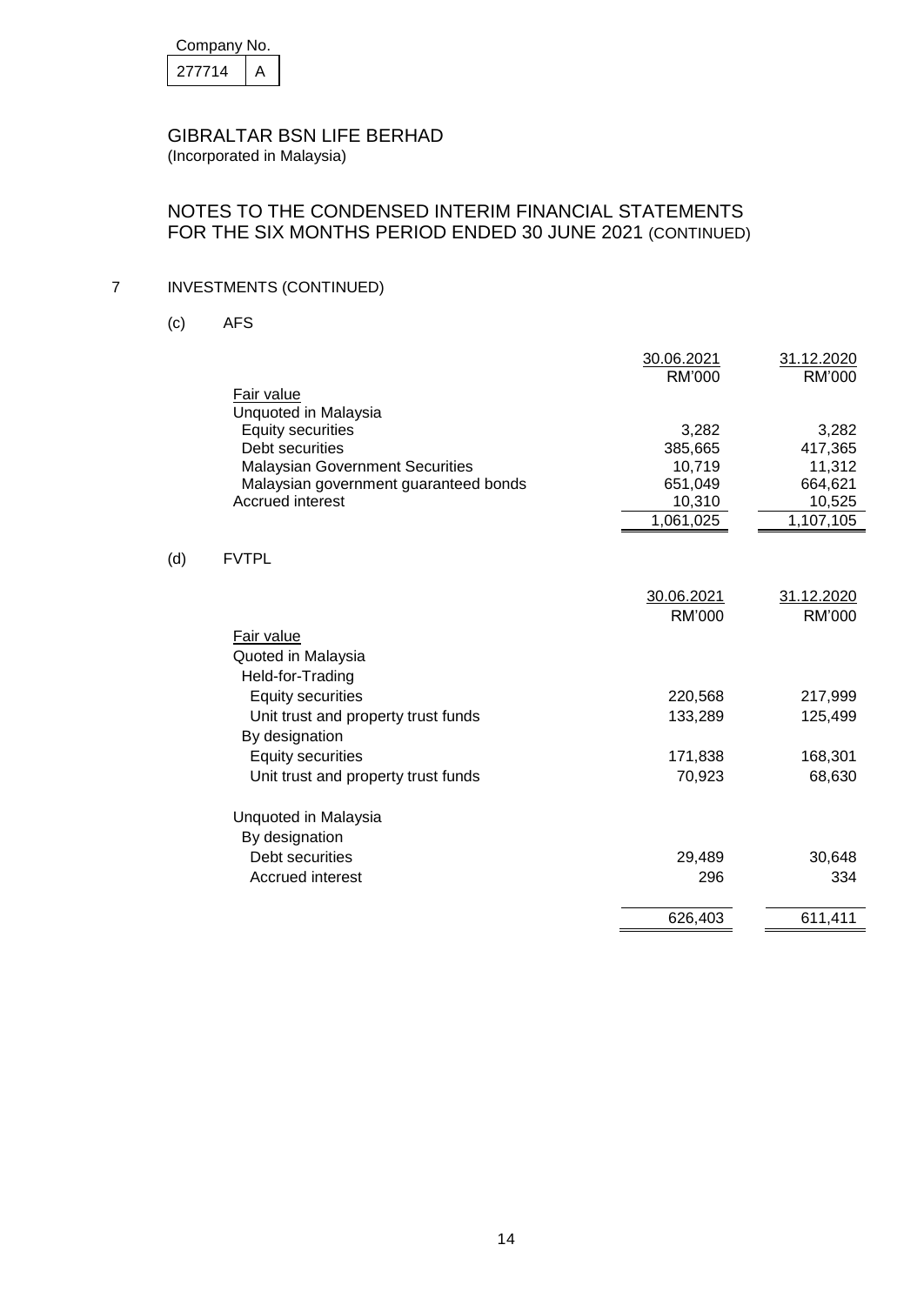| Company No. |  |  |
|-------------|--|--|
| 277714      |  |  |

### NOTES TO THE CONDENSED INTERIM FINANCIAL STATEMENTS FOR THE SIX MONTHS PERIOD ENDED 30 JUNE 2021 (CONTINUED)

## 7 INVESTMENTS (CONTINUED)

(e) Carrying value of financial investments

|                                                                               | <b>HTM</b><br>RM'000 | <u>AFS</u><br><b>RM'000</b> | <b>FVTPL</b><br>RM'000 | Total<br>RM'000      |
|-------------------------------------------------------------------------------|----------------------|-----------------------------|------------------------|----------------------|
| At 1 January 2021<br>Purchases                                                | 198,091              | 1,107,105<br>30,000         | 611,411<br>188,700     | 1,916,607<br>218,700 |
| Maturities/disposals/<br>Proceeds                                             | (10,000)             | (30, 148)                   | (188, 263)             | (228, 411)           |
| Realised gains<br>Fair value gains<br>recorded in:                            |                      | 144                         | 22,847                 | 22,991               |
| Statement of income                                                           |                      |                             | (8, 253)               | (8, 253)             |
| Other comprehensive<br>income                                                 |                      | (46, 109)                   |                        | (46, 109)            |
| (Amortisation of premium)/<br>accretion of discount<br>Movement of investment | (165)                | 247                         |                        | 82                   |
| income accrued                                                                | (127)                | (214)                       | (39)                   | (380)                |
| At 30 June 2021                                                               | 187,799              | 1,061,025                   | 626,403                | 1,875,227            |
|                                                                               |                      |                             |                        |                      |
| At 1 January 2020<br>Purchases                                                | 213,564              | 1,171,021<br>70,823         | 515,667<br>401,851     | 1,900,252<br>472,674 |
| Maturities/disposals/<br>Proceeds                                             | (15,000)             | (166, 482)                  | (392, 862)             | (574, 344)           |
| Realised gains<br>Fair value gains<br>recorded in:                            |                      | 2,006                       | 31,951                 | 33,957               |
| Statement of income                                                           |                      |                             | 54,816                 | 54,816               |
| Other comprehensive<br>income                                                 |                      | 30,158                      |                        | 30,158               |
| (Amortisation of premium)/<br>accretion of discount<br>Movement of investment | (323)                | 168                         |                        | (155)                |
| income accrued                                                                | (150)                | (589)                       | (12)                   | (751)                |
| At 31 December 2020                                                           | 198,091              | 1,107,105                   | 611,411                | 1,916,607            |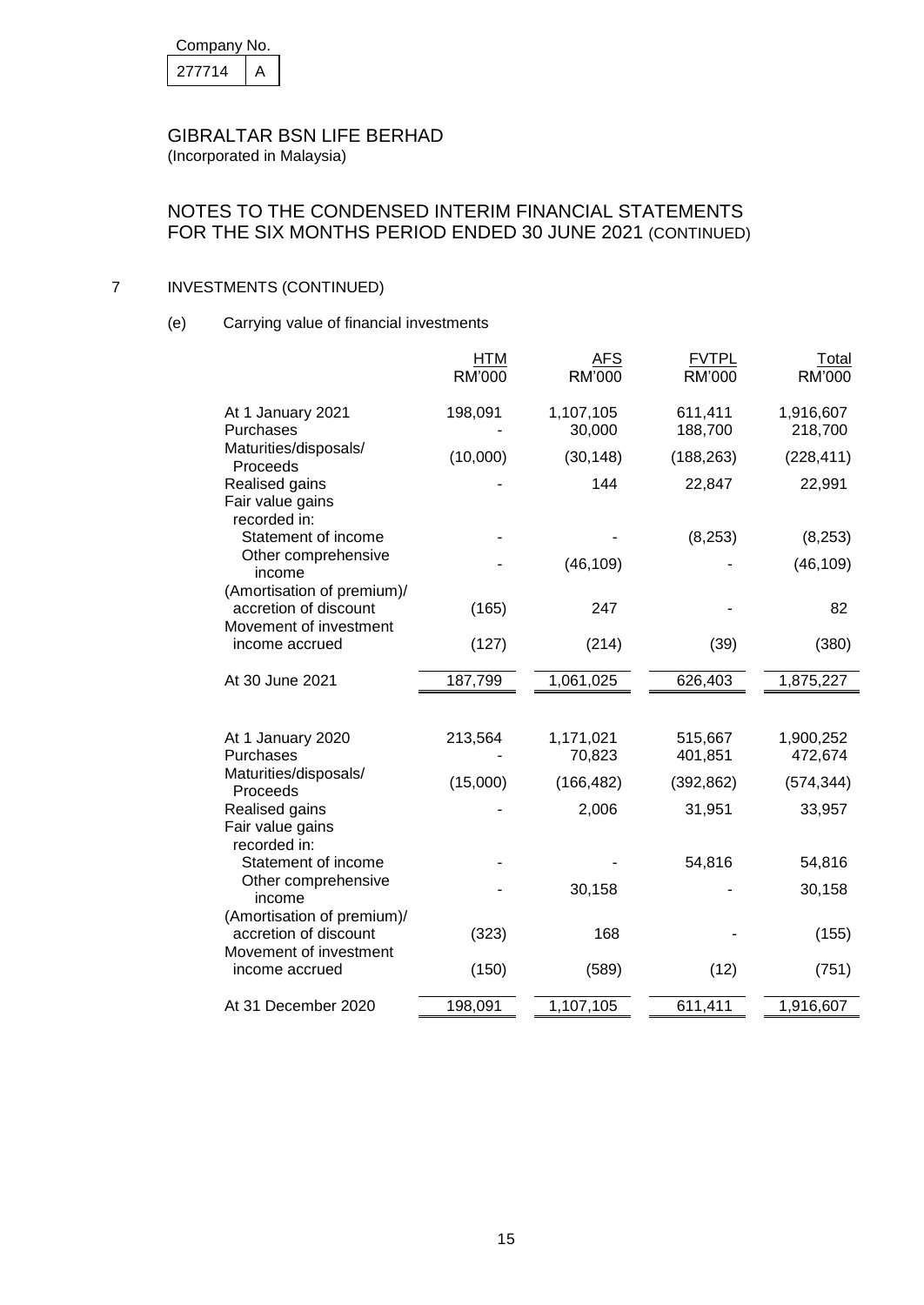| Company No. |  |  |
|-------------|--|--|
| 277714      |  |  |

### NOTES TO THE CONDENSED INTERIM FINANCIAL STATEMENTS FOR THE SIX MONTHS PERIOD ENDED 30 JUNE 2021 (CONTINUED)

### 7 INVESTMENTS (CONTINUED)

(f) Estimation of fair value

### Fair value hierarchy disclosure

The following table presents the Company's assets that are measured at fair value.

|                                       | Level 1       | Level <sub>2</sub> | Level 3 | <b>Total</b> |
|---------------------------------------|---------------|--------------------|---------|--------------|
|                                       | <b>RM'000</b> | <b>RM'000</b>      | RM'000  | RM'000       |
| 30 June 2021                          |               |                    |         |              |
| Financial assets at FVTPL             |               |                    |         |              |
| Quoted in Malaysia                    |               |                    |         |              |
| <b>Equity securities</b>              | 392,406       |                    |         | 392,406      |
| Unit trust and property               | 204,212       |                    |         | 204,212      |
| trust funds                           |               |                    |         |              |
| Unquoted in Malaysia                  |               |                    |         |              |
| Debt securities                       |               | 29,785             |         | 29,785       |
| <b>AFS</b>                            |               |                    |         |              |
| Unquoted in Malaysia                  |               |                    |         |              |
| <b>Equity securities</b>              |               |                    | 3,282   | 3,282        |
| Debt securities                       |               | 374,565            | 11,100  | 385,665      |
| <b>Malaysia Government Securities</b> |               | 10,719             |         | 10,719       |
| Malaysia government                   |               |                    |         |              |
| quaranteed bonds                      |               | 651,049            |         | 651,049      |
| Accrued interest                      |               | 10,310             |         | 10,310       |
| <b>Total assets</b>                   | 596,618       | 1,076,428          | 14,382  | 1,687,428    |
| 31 December 2020                      |               |                    |         |              |
| Financial assets at FVTPL             |               |                    |         |              |
| Quoted in Malaysia                    |               |                    |         |              |
| <b>Equity securities</b>              | 386,300       |                    |         | 386,300      |
| Unit trust and property               |               |                    |         |              |
| trust funds                           | 194,129       |                    |         | 194,129      |
| Unquoted in Malaysia                  |               |                    |         |              |
| Debt securities                       |               | 30,982             |         | 30,982       |
| <b>AFS</b>                            |               |                    |         |              |
| Unquoted in Malaysia                  |               |                    |         |              |
| <b>Equity securities</b>              |               |                    | 3,282   | 3,282        |
| Debt securities                       |               | 406,780            | 10,585  | 417,365      |
| <b>Malaysia Government Securities</b> |               | 11,312             |         | 11,312       |
| Malaysia government                   |               |                    |         |              |
| guaranteed bonds                      |               | 664,621            |         | 664,621      |
| Accrued interest                      |               | 10,525             |         | 10,525       |
| Total assets                          | 580,429       | 1,124,220          | 13,867  | 1,718,516    |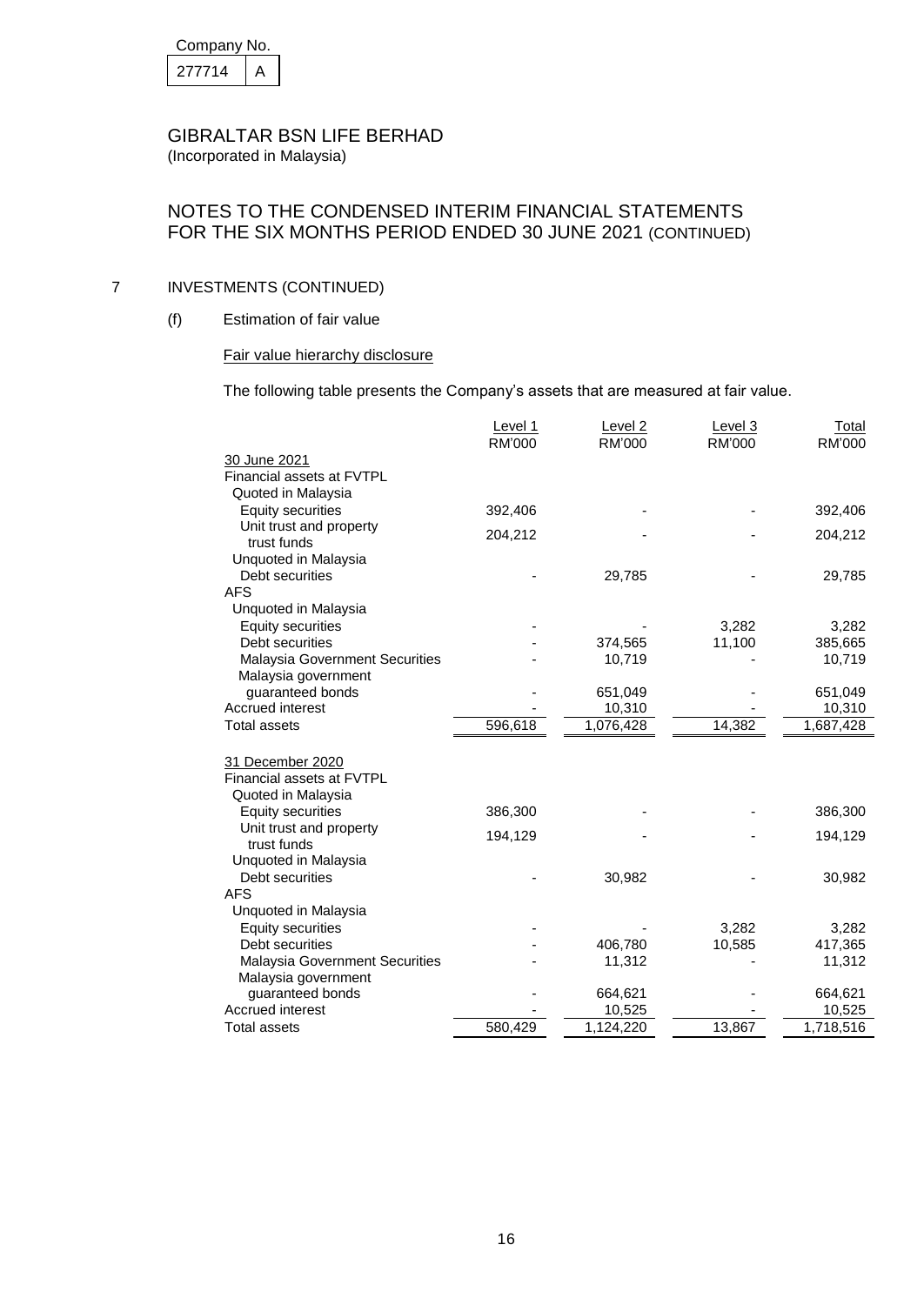| Company No. |  |  |
|-------------|--|--|
| 277714      |  |  |

## NOTES TO THE CONDENSED INTERIM FINANCIAL STATEMENTS FOR THE SIX MONTHS PERIOD ENDED 30 JUNE 2021 (CONTINUED)

#### 7 INVESTMENTS (CONTINUED)

#### (f) Estimation of fair value (continued)

Fair value hierarchy disclosure (continued)

|                                      | 30.06.2021 | 31.12.2020 |
|--------------------------------------|------------|------------|
|                                      | RM'000     | RM'000     |
| Level 3                              |            |            |
| At 1 January                         | 13.867     | 13,353     |
| Total gains for the year recognised  |            |            |
| in statement of income, presented in |            |            |
| insurance contract liabilities       | 515        | 514        |
| At 31 December                       | 14,382     | 13.867     |

As observable prices are not available for these securities, the Directors have determined the fair values based on discounted cash flows and the binding bid price as quoted by the issuer. The valuations are not sensitive to a change in unobservable inputs.

Level 3 valuations are reviewed on an annual basis by the Company's management. The management considers the appropriateness of the valuation model inputs, as well as the valuation result using the valuation method and techniques generally recognised as standard within industry.

#### 8 REINSURANCE ASSETS

|                                              | 30.06.2021 | 31.12.2020 |
|----------------------------------------------|------------|------------|
|                                              | RM'000     | RM'000     |
| Reinsurance of insurance contracts (Note 13) |            |            |
| Claims liabilities                           | 5,643      | 6.249      |
| Insurance contract liabilities               | 6,627      | 6,318      |
|                                              | 12.270     | 12.567     |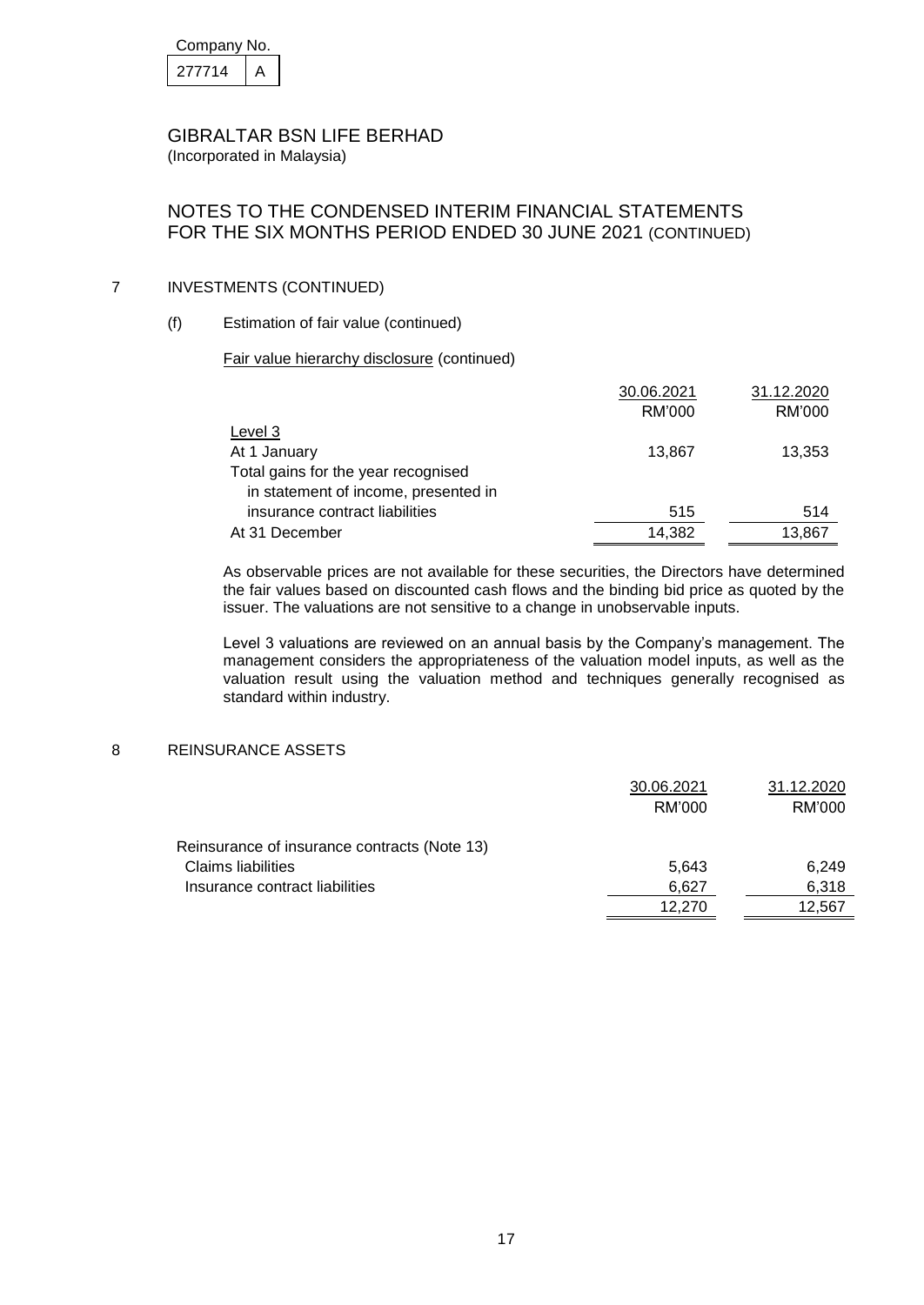| Company No. |  |  |
|-------------|--|--|
| 277714      |  |  |

## NOTES TO THE CONDENSED INTERIM FINANCIAL STATEMENTS FOR THE SIX MONTHS PERIOD ENDED 30 JUNE 2021 (CONTINUED)

#### 9 INSURANCE RECEIVABLES

|                                        | 30.06.2021 | 31.12.2020 |
|----------------------------------------|------------|------------|
|                                        | RM'000     | RM'000     |
| Outstanding premiums including agents, |            |            |
| brokers and co-insurers balances       | 3,114      | 4,036      |
| Amounts due from reinsurers            | 1,894      | 3,012      |
|                                        | 5,008      | 7,048      |
| Impairment movement                    |            |            |
| At 1 January 2021                      |            | (6)        |
| Charge for the financial year          |            | 6          |
| At 30 June 2021/31 December 2020       |            |            |

The Company does not off-set its insurance receivables against insurance payables. The Company does not have any financial instruments subject to an enforceable master netting arrangement or financial collateral (pledged or received) as at 30 June 2021 (31.12.2020: RM nil).

#### 10 OTHER RECEIVABLES

|                                                                                                                    | 30.06.2021<br>RM'000               | 31.12.2020<br>RM'000               |
|--------------------------------------------------------------------------------------------------------------------|------------------------------------|------------------------------------|
| Income due and accrued<br>Receivable from fund managers and brokers<br>Other receivables, deposits and prepayments | 1.000<br>26,850<br>2,517<br>30,367 | 1.106<br>22,513<br>4,417<br>28,036 |
| Receivables after 12 months:                                                                                       | 268                                | 268                                |

The Company does not off-set its other receivables against other payables. The Company does not have any financial instruments subject to an enforceable master netting arrangement or financial collateral (pledged or received) as at 30 June 2021 (31.12.2020: RM nil).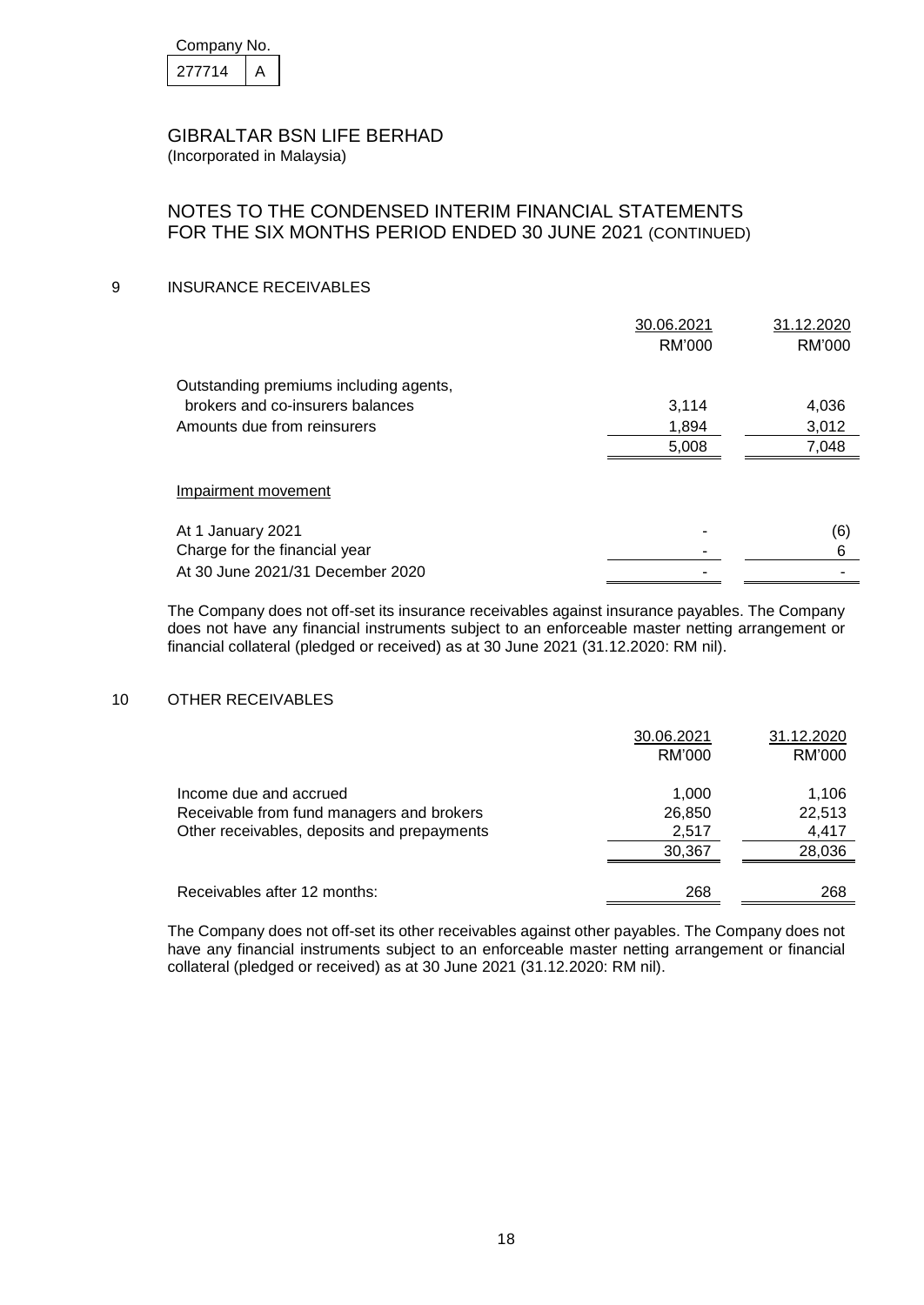| Company No. |  |  |  |  |
|-------------|--|--|--|--|
| 277714      |  |  |  |  |

## NOTES TO THE CONDENSED INTERIM FINANCIAL STATEMENTS FOR THE SIX MONTHS PERIOD ENDED 30 JUNE 2021 (CONTINUED)

#### 11 SHARE CAPITAL

|                                                         |                            | 30.06.2021       |                            | 31.12.2020       |
|---------------------------------------------------------|----------------------------|------------------|----------------------------|------------------|
|                                                         | Number of<br>shares<br>000 | Amount<br>RM'000 | Number of<br>shares<br>000 | Amount<br>RM'000 |
| Issued and paid up:<br>Ordinary shares at the beginning |                            |                  |                            |                  |
| of financial period/year                                | 125,000                    | 125,000          | 125,000                    | 125.000          |
| Issued during the<br>financial period/year              | 60,000                     | 60,000           |                            |                  |
| Ordinary shares at the end<br>of financial period/year  | 185,000                    | 185,000          | 125,000                    | 125,000          |

During the financial period, the Company has allotted additional RM 60,000 ordinary shares in the capital of the Company which increased its share capital to RM 185,000 (2020: RM 125,000).

#### 12 RESERVES

#### (a) Retained earnings

The non-distributable retained earnings represent the unallocated surplus from the Non-Par Fund. In accordance with Section 83 of the FSA, the unallocated surplus is only available for distribution to the shareholders upon approval/recommendation by the Appointed Actuary.

Pursuant to the single tier system, any dividends distributed by the Company will be exempted from tax in the hand of shareholders. The Company shall not be entitled to deduct on dividend paid, credited or distributed to shareholders.

The Company may distribute single tier exempt dividend to its shareholders out of its retained earnings. Pursuant to Section 51(1) of the FSA, the Company is required to obtain BNM's written approval prior to declaring or paying any dividend with effect from the financial year beginning 1 December 2013. Pursuant to the RBC Framework for Insurers, the Company shall not pay dividends if its Capital Adequacy position is less than its internal target capital level or if the payment of dividend would impair its Capital Adequacy Ratio position to below its internal target.

#### (b) Other reserves

Other reserves consist of AFS reserves and asset revaluation reserve.

The AFS reserves of the Company represent the fair value gains or losses of the AFS financial assets, net of deferred tax, of the Life Non-Participating and Shareholders' funds.

The asset revaluation reserve represents the revaluation surplus of self-occupied properties.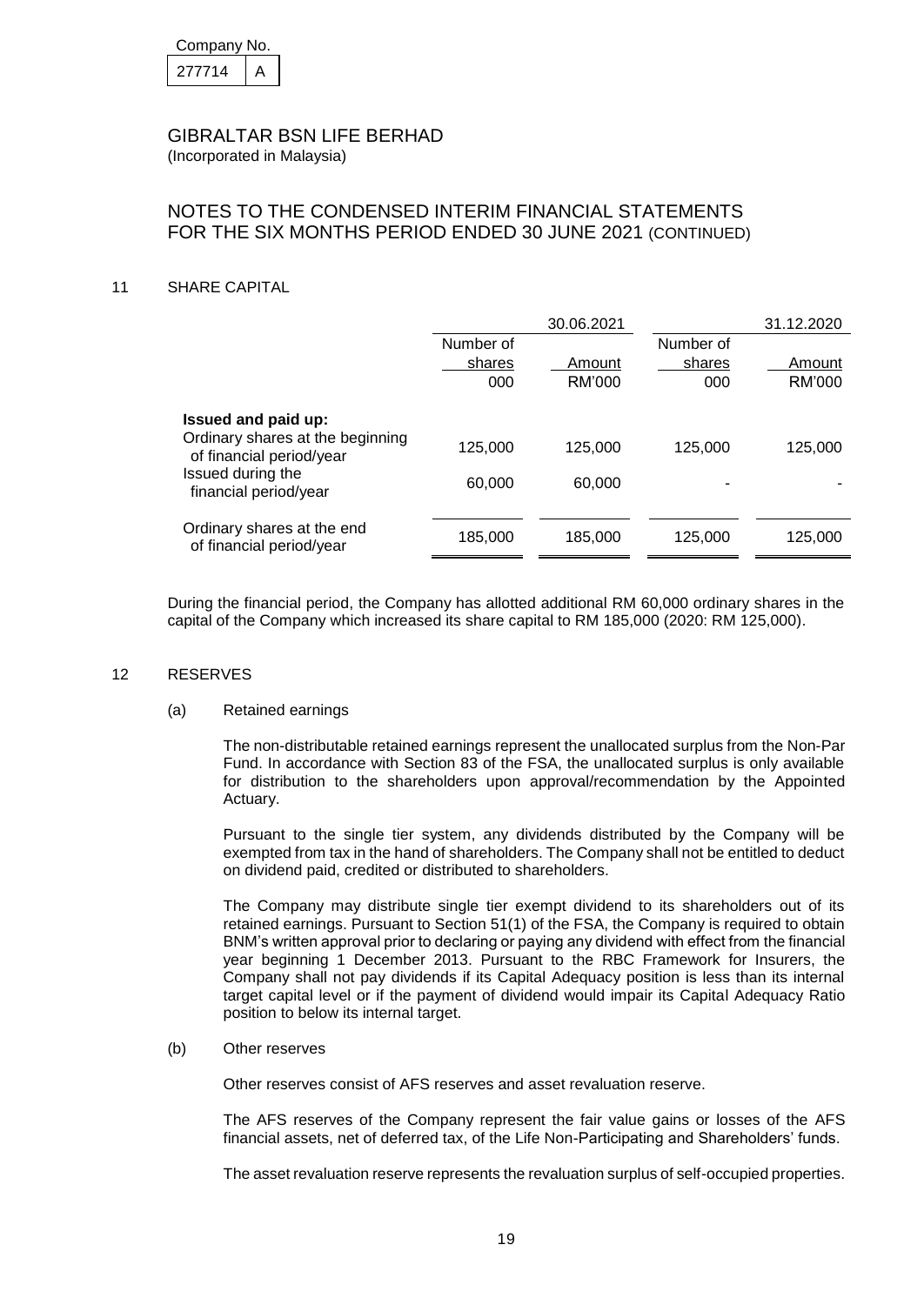| Company No. |  |  |  |  |
|-------------|--|--|--|--|
| 277714      |  |  |  |  |

## NOTES TO THE CONDENSED INTERIM FINANCIAL STATEMENTS FOR THE SIX MONTHS PERIOD ENDED 30 JUNE 2021 (CONTINUED)

### 13 INSURANCE CONTRACT LIABILITIES

|                                               |           |             | 30.06.2021 |           |             | 31.12.2020 |
|-----------------------------------------------|-----------|-------------|------------|-----------|-------------|------------|
|                                               | Gross     | Reinsurance | <b>Net</b> | Gross     | Reinsurance | <b>Net</b> |
|                                               | RM'000    | RM'000      | RM'000     | RM'000    | RM'000      | RM'000     |
| Benefits and<br>claims                        |           |             |            |           |             |            |
| liabilities                                   | 193,808   | (5,643)     | 188,165    | 188,770   | (6, 249)    | 182,521    |
| Actuarial<br>liabilities                      | 1,335,170 | (6,627)     | 1,328,543  | 1,373,465 | (6,318)     | 1,367,147  |
|                                               |           |             |            |           |             |            |
| Unallocated<br>surplus                        | 17,632    |             | 17,632     | 2,465     |             | 2,465      |
| Available-<br>for-sale fair<br>value          |           |             |            |           |             |            |
| reserves                                      | 32,860    |             | 32,860     | 55,655    |             | 55,655     |
| Asset<br>revaluation<br>reserves              | 215       |             | 215        | 215       |             | 215        |
|                                               |           |             |            |           |             |            |
| Net asset<br>value<br>attributable<br>to unit |           |             |            |           |             |            |
| holders                                       | 277,594   |             | 277,594    | 269,062   |             | 269,062    |
|                                               | 1,857,279 | (12, 270)   | 1,845,009  | 1,889,632 | (12, 567)   | 1,877,065  |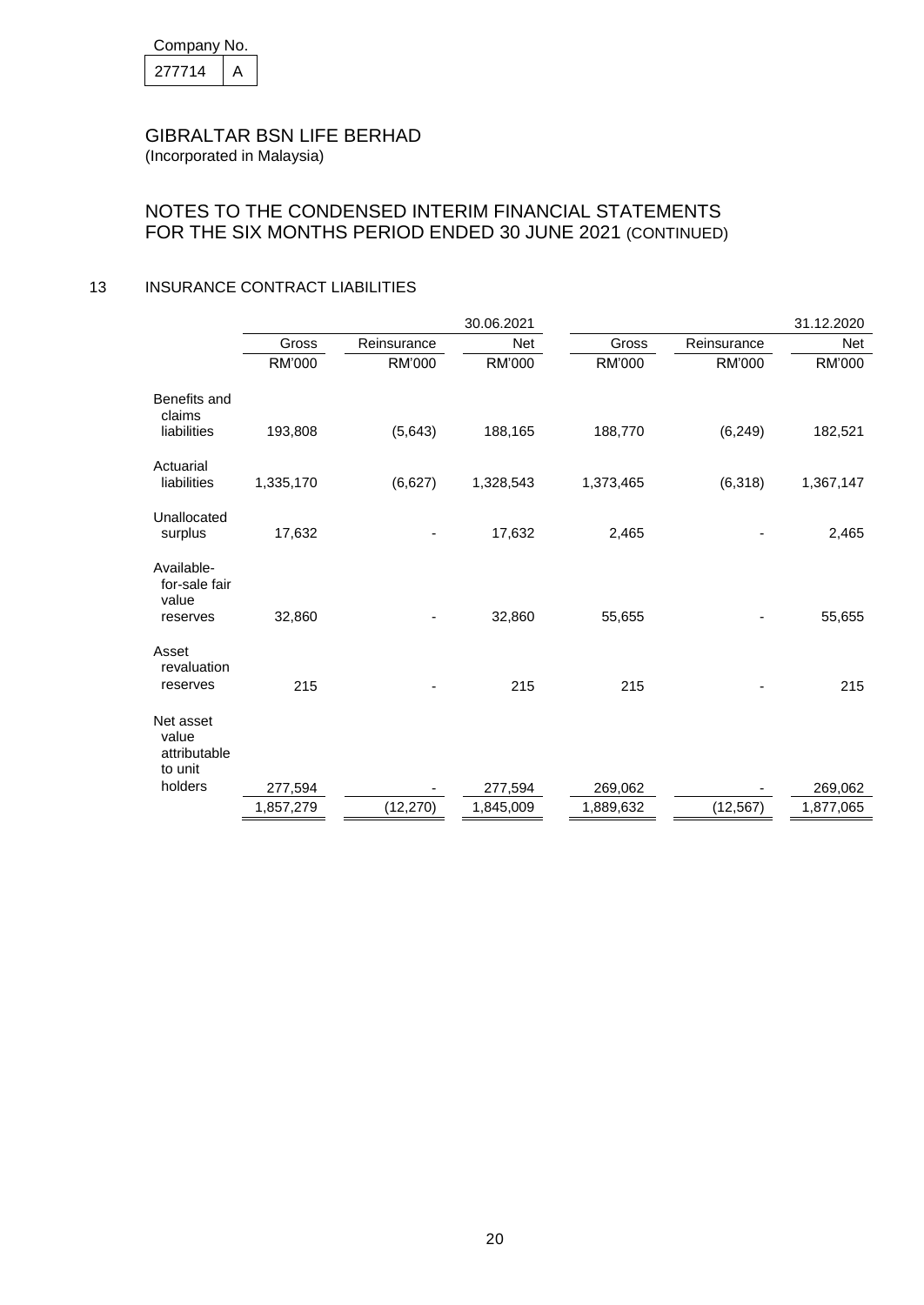| Company No. |  |  |  |
|-------------|--|--|--|
| 277714      |  |  |  |

NOTES TO THE CONDENSED INTERIM FINANCIAL STATEMENTS FOR THE SIX MONTHS PERIOD ENDED 30 JUNE 2021 (CONTINUED)

### 13 INSURANCE CONTRACT LIABILITIES (CONTINUED)

|                                                    | Gross              |                       |           | Reinsurance        |                       |                          |            |
|----------------------------------------------------|--------------------|-----------------------|-----------|--------------------|-----------------------|--------------------------|------------|
|                                                    | With<br><b>DPF</b> | Without<br><b>DPF</b> | Total     | With<br><b>DPF</b> | Without<br><b>DPF</b> | Total                    | <b>Net</b> |
|                                                    | RM'000             | RM'000                | RM'000    | RM'000             | RM'000                | RM'000                   | RM'000     |
| As at 1 January 2021                               | 937,385            | 952,247               | 1,889,632 | (216)              | (12, 351)             | (12, 567)                | 1,877,065  |
| Change in life insurance fund contract liabilities |                    |                       |           |                    |                       |                          |            |
| Due to assumptions change                          |                    |                       |           |                    |                       |                          |            |
| Interest and bonus rate                            | (10)               | (17, 945)             | (17, 955) |                    |                       |                          | (17, 955)  |
| Others                                             |                    | (2)                   | (2)       |                    |                       |                          | (2)        |
| Projected cash flow for inforce policies           |                    |                       |           |                    |                       |                          |            |
| Premium                                            | 28,309             | 34,812                | 63,121    |                    |                       | ٠                        | 63,121     |
| Investment return                                  | 17,319             | 4,438                 | 21,757    |                    |                       |                          | 21,757     |
| <b>Benefits</b>                                    | (48, 237)          | (37, 049)             | (85, 286) |                    |                       |                          | (85, 286)  |
| Expenses/commission                                | (4, 134)           | (9,535)               | (13, 669) |                    |                       |                          | (13,669)   |
| Variance on inforce policies                       | 6,673              | 12,016                | 18,689    |                    |                       |                          | 18,689     |
| New business reserves                              | 99                 | (3,833)               | (3,734)   |                    |                       |                          | (3,734)    |
| <b>Others</b>                                      | (15, 533)          | (5,683)               | (21, 216) | (10)               | (299)                 | (309)                    | (21, 525)  |
| Benefits and claims experience variation           | 1,235              | 3,803                 | 5,038     | 21                 | 585                   | 606                      | 5,644      |
| Net asset value attributable to unit holders       |                    | 8,532                 | 8,532     |                    |                       |                          | 8,532      |
| Available-for-sale fair value reserves             | (24, 777)          |                       | (24, 777) |                    |                       |                          | (24, 777)  |
| Assets revaluation reserves                        |                    |                       |           |                    |                       |                          |            |
| Unallocated surplus                                | 15,167             |                       | 15,167    |                    |                       | $\overline{\phantom{a}}$ | 15,167     |
| Deferred tax effects:                              |                    |                       |           |                    |                       |                          |            |
| Available-for-sale fair value reserves             | 1,982              |                       | 1,982     |                    |                       |                          | 1,982      |
| At 30 June 2021                                    | 915,478            | 941,801               | 1,857,279 | (205)              | (12,065)              | (12, 270)                | 1,845,009  |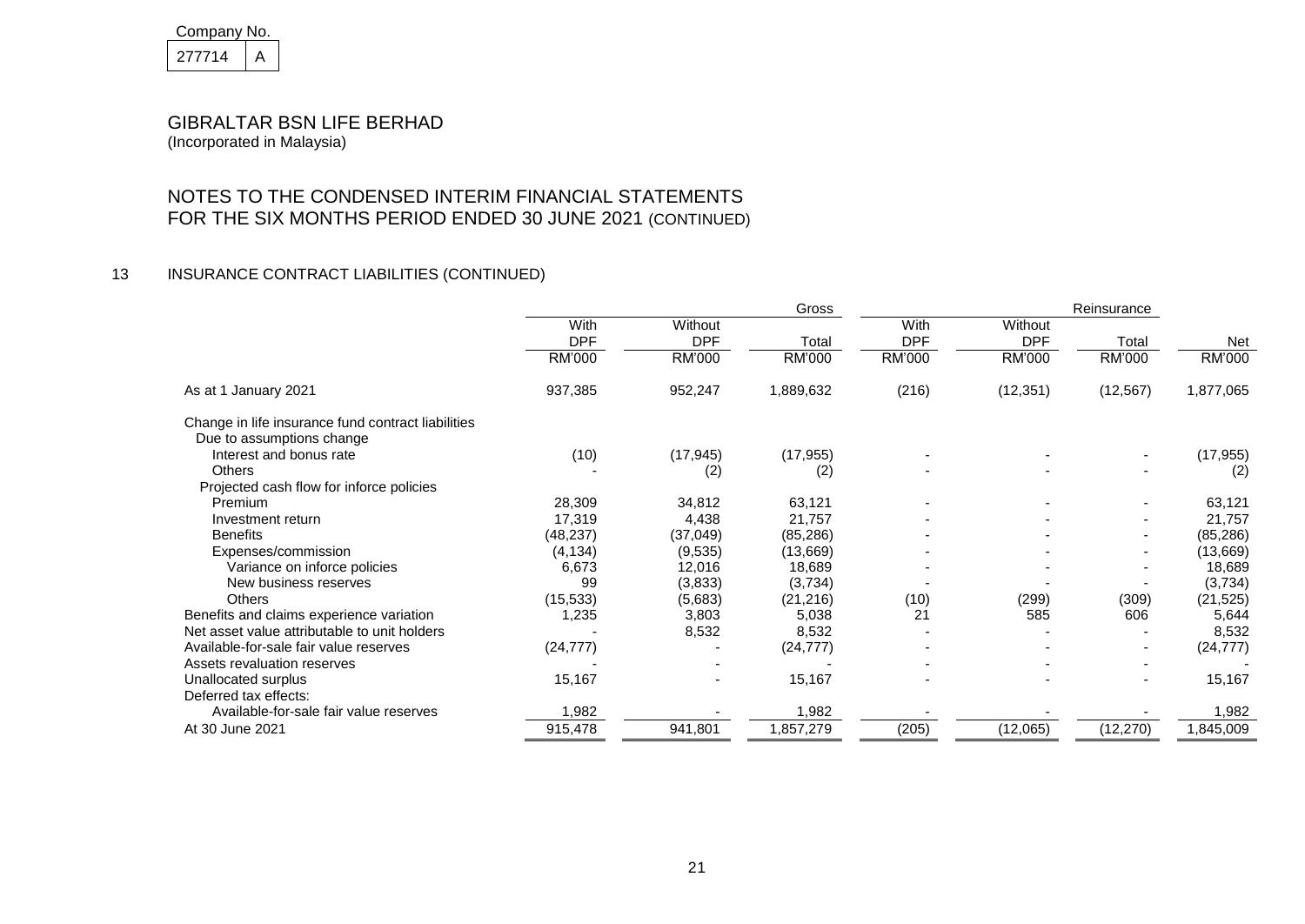| Company No. |  |  |  |
|-------------|--|--|--|
| 277714      |  |  |  |

NOTES TO THE CONDENSED INTERIM FINANCIAL STATEMENTS FOR THE SIX MONTHS PERIOD ENDED 30 JUNE 2021 (CONTINUED)

### 13 INSURANCE CONTRACT LIABILITIES (CONTINUED)

|                                                    | Gross<br>Reinsurance |            |            |            |            |                          |            |
|----------------------------------------------------|----------------------|------------|------------|------------|------------|--------------------------|------------|
|                                                    | With                 | Without    |            | With       | Without    |                          |            |
|                                                    | <b>DPF</b>           | <b>DPF</b> | Total      | <b>DPF</b> | <b>DPF</b> | Total                    | Net        |
|                                                    | RM'000               | RM'000     | RM'000     | RM'000     | RM'000     | RM'000                   | RM'000     |
| As at 1 January 2020                               | 950,664              | 797,376    | 1,748,040  | (164)      | (11, 383)  | (11, 547)                | 1,736,493  |
| Change in life insurance fund contract liabilities |                      |            |            |            |            |                          |            |
| Due to assumptions change                          |                      |            |            |            |            |                          |            |
| Mortality/morbidity                                | (1, 577)             | 1,814      | 237        |            |            |                          | 237        |
| Lapse/withdrawal                                   |                      | 301        | 301        |            |            |                          | 301        |
| Interest and bonus rate                            | (1,409)              | 27,396     | 25,987     |            |            |                          | 25,987     |
| <b>Others</b>                                      | (1,048)              | 11,878     | 10,830     |            |            | $\overline{\phantom{a}}$ | 10,830     |
| Projected cash flow for inforce policies           |                      |            |            |            |            |                          |            |
| Premium                                            | 60,079               | 69,721     | 129,800    |            |            |                          | 129,800    |
| Investment return                                  | 36,103               | 8,996      | 45,099     |            |            |                          | 45,099     |
| <b>Benefits</b>                                    | (163, 583)           | (72, 196)  | (235, 779) |            |            |                          | (235, 779) |
| Expenses/commission                                | (8,585)              | (18, 205)  | (26, 790)  |            |            |                          | (26, 790)  |
| Variance on inforce policies                       | 26,007               | 16,132     | 42,139     |            |            |                          | 42,139     |
| New business reserves                              | 240                  | 1,691      | 1,931      |            |            |                          | 1,931      |
| <b>Others</b>                                      | 18,240               | 52,706     | 70,946     | (2)        | 1,098      | 1,096                    | 72,042     |
| Benefits and claims experience variation           | 2,008                | 1,326      | 3,334      | (50)       | (2,066)    | (2, 116)                 | 1,218      |
| Net asset value attributable to unit holders       |                      | 53,311     | 53,311     |            |            |                          | 53,311     |
| Available-for-sale fair value reserves             | 17,283               |            | 17,283     |            |            |                          | 17,283     |
| Assets revaluation reserves                        | 75                   |            | 75         |            |            |                          | 75         |
| Unallocated surplus                                | 4,295                |            | 4,295      |            |            |                          | 4,295      |
| Deferred tax effects:                              |                      |            |            |            |            |                          |            |
| Available-for-sale fair value reserves             | (1, 407)             |            | (1, 407)   |            |            |                          | (1, 407)   |
| At 31 December 2020                                | 937,385              | 952,247    | 1,889,632  | (216)      | (12, 351)  | (12, 567)                | 1,877,065  |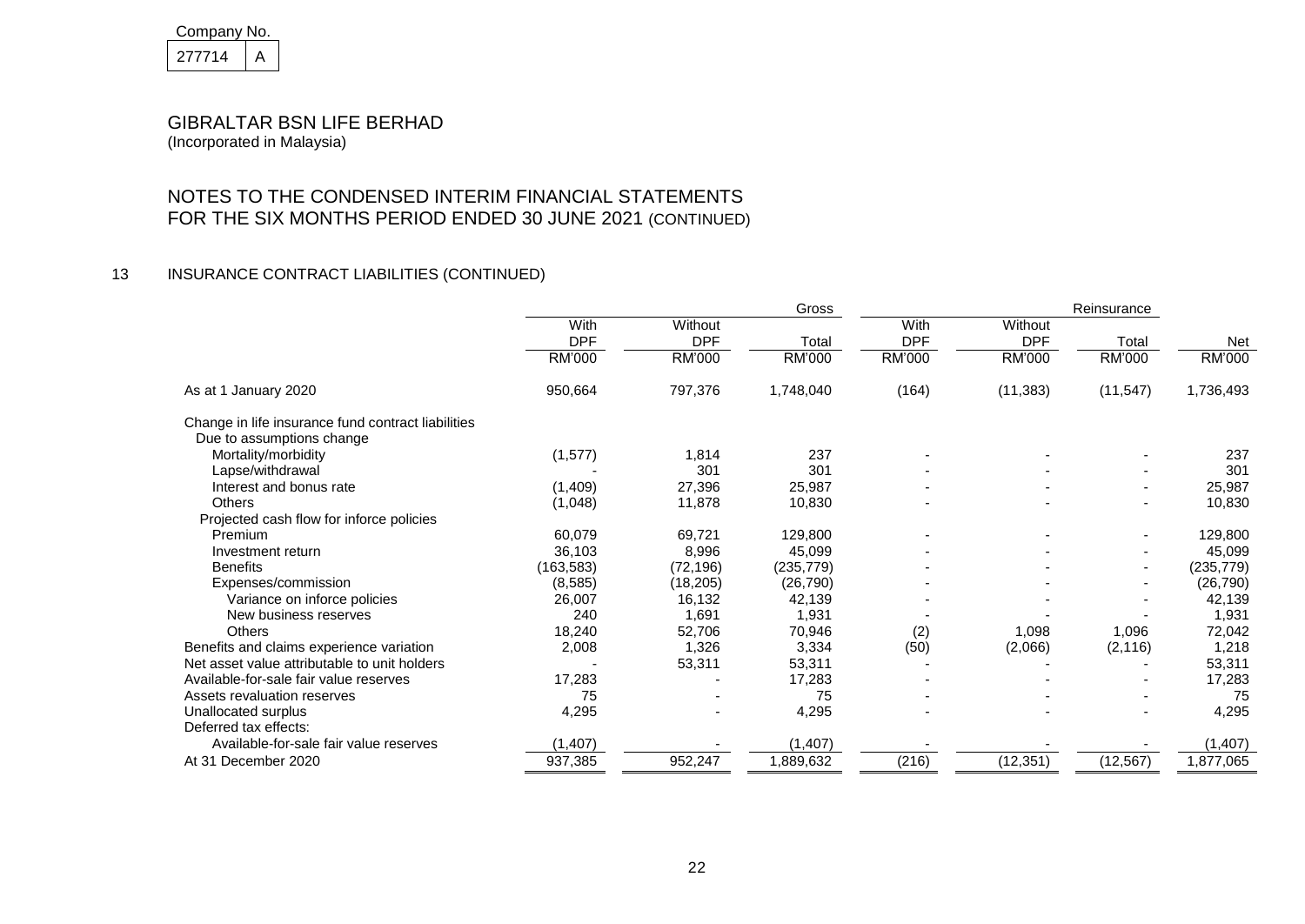| Company No. |  |  |  |  |
|-------------|--|--|--|--|
| 277714      |  |  |  |  |

### NOTES TO THE CONDENSED INTERIM FINANCIAL STATEMENTS FOR THE SIX MONTHS PERIOD ENDED 30 JUNE 2021 (CONTINUED)

#### 14 INSURANCE PAYABLES

|                                           | 30.06.2021 | 31.12.2020 |
|-------------------------------------------|------------|------------|
|                                           | RM'000     | RM'000     |
| Amount due to insureds                    | 22.243     | 35,069     |
| Amount owing to client and intermediaries | 3.588      | 4.569      |
| Amount owing to reinsurers and cedants    | 8.173      | 5,586      |
|                                           | 34,004     | 45.224     |

The carrying amounts disclosed above approximate fair value at the statement of financial position date.

The Company does not off-set its insurance payables against insurance receivables. The Company does not have any financial instruments subject to an enforceable master netting arrangement or financial collateral (pledged or received) as at 30 June 2021 (31.12.2020: RM nil).

#### 15 OTHER PAYABLES

|                                    | 30.06.2021 | 31.12.2020 |
|------------------------------------|------------|------------|
|                                    | RM'000     | RM'000     |
|                                    |            |            |
| Accrued expenses                   | 7,916      | 6,107      |
| Provision for bonus                | 4,487      | 8,459      |
| Unclaimed monies                   | 593        | 710        |
| Payable to investment brokers      | 837        | 838        |
| Agency related expenses accrued    | 1,137      | 560        |
| Marketing related expenses accrued |            | 66         |
| Other payables and accruals        | 1,838      | 4,891      |
| Director related expenses accrued  | 293        | 26         |
|                                    | 17,101     | 21,657     |

The carrying amounts disclosed above approximate fair value at the statement of financial position date.

The Company does not off-set its other payables against other receivables. The Company does not have any financial instruments subject to an enforceable master netting arrangement or financial collateral (pledged or received) as at 30 June 2021 (31.12.2020: RM nil).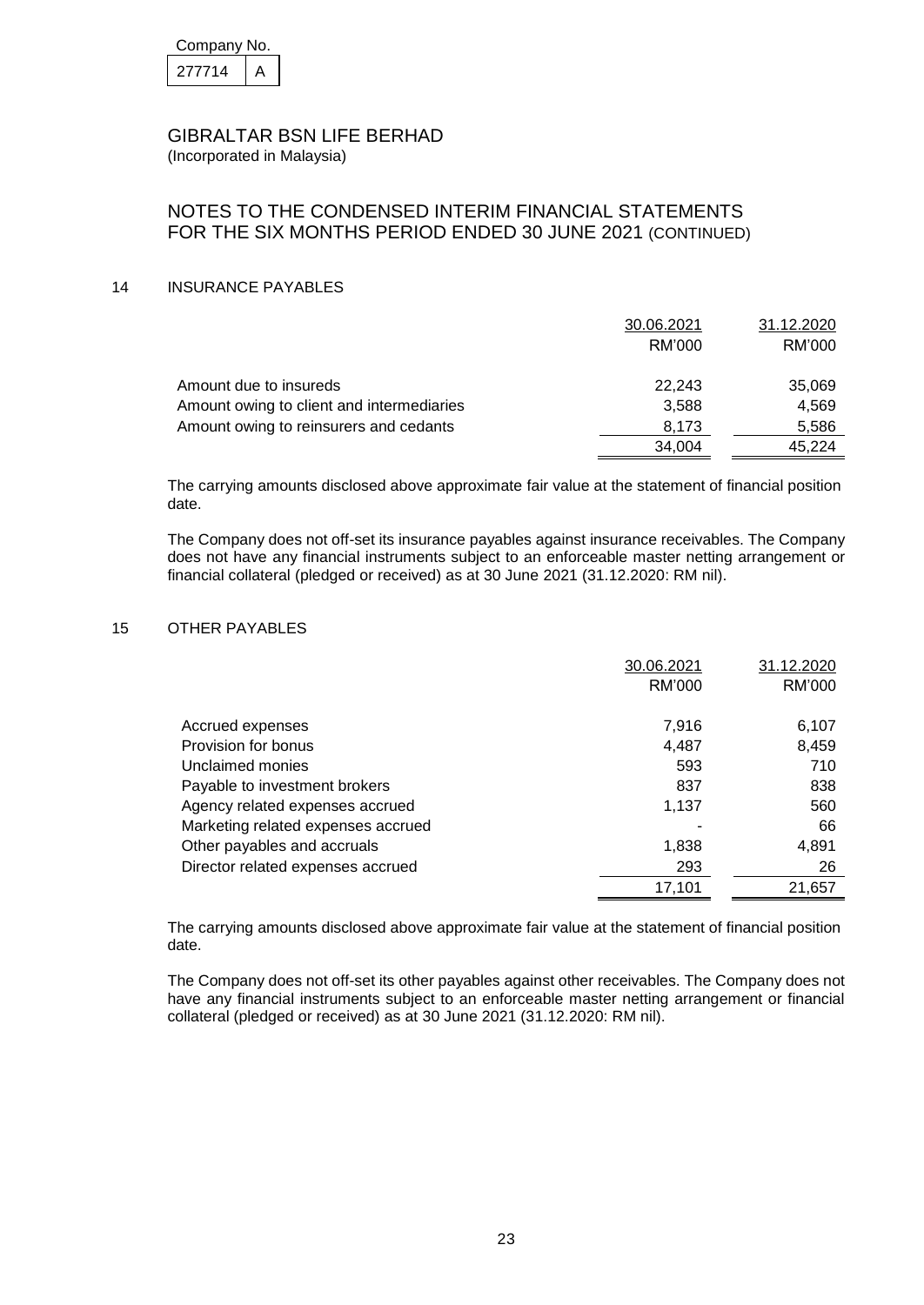| Company No. |  |
|-------------|--|
| 277714      |  |

## NOTES TO THE CONDENSED INTERIM FINANCIAL STATEMENTS FOR THE SIX MONTHS PERIOD ENDED 30 JUNE 2021 (CONTINUED)

### 16 CASH FLOWS

|                                                                    | Financial<br>period from<br>01.01.2021<br>to 30.06. 2021<br>RM'000 | Financial<br>period from<br>01.01.2020<br>to 30.06. 2020<br>RM'000 |
|--------------------------------------------------------------------|--------------------------------------------------------------------|--------------------------------------------------------------------|
| Profit/(loss) for the financial period                             | 14,873                                                             | (24, 212)                                                          |
| Tax benefit attributable to participating fund and<br>unit holders | 2,456                                                              | 356                                                                |
| Tax income/(expense) attributable to<br>shareholders               | 5,681                                                              | (4,065)                                                            |
| Investment income                                                  | (39, 814)                                                          | (41,065)                                                           |
| Realised gains recorded in statement of income                     | (22, 946)                                                          | (7, 357)                                                           |
| Fair value losses recorded in statement of<br>income               | 8,253                                                              | 22,393                                                             |
| Purchases of FVTPL financial assets                                | (188, 700)                                                         | (156, 016)                                                         |
| Maturity/proceeds from sale of FVTPL financial<br>assets           | 188,263                                                            | 172,825                                                            |
| Purchases of AFS financial assets                                  | (30,000)                                                           | (50, 100)                                                          |
| Maturity/proceeds from sale of AFS financial<br>assets             | 30,148                                                             | 104,595                                                            |
| Maturity of HTM financial assets                                   | 10,000                                                             | 5,000                                                              |
| Decrease/(increase) in LAR                                         | 117                                                                | (283)                                                              |
| Non-cash items:                                                    |                                                                    |                                                                    |
| Depreciation of properties and equipment                           | 1,340                                                              | 1,531                                                              |
| Depreciation of right-of-use assets                                | 1,664                                                              | 1,646                                                              |
| Amortisation of intangible assets                                  | 1,289                                                              | 1,682                                                              |
| Amortisation of prepaid lease property                             | 2                                                                  | 2                                                                  |
| Interest on lease liabilities                                      | 559                                                                |                                                                    |
| Changes in working capital:                                        |                                                                    |                                                                    |
| Decrease/(increase) in reinsurance assets                          | 297                                                                | (727)                                                              |
| Decrease/(increase) in insurance receivables                       | 2,040                                                              | (233)                                                              |
| (Increase)/decrease in other receivables                           | (26, 353)                                                          | 3,397                                                              |
| Increase/(decrease) in insurance contract<br>liabilities           | 9,754                                                              | (33, 286)                                                          |
| Decrease in insurance payables                                     | (11, 220)                                                          | (21, 302)                                                          |
| Increase/(decrease) in other payables                              | 44                                                                 | (38, 191)                                                          |
| Cash generated used in operating activities                        | (42, 253)                                                          | (63, 410)                                                          |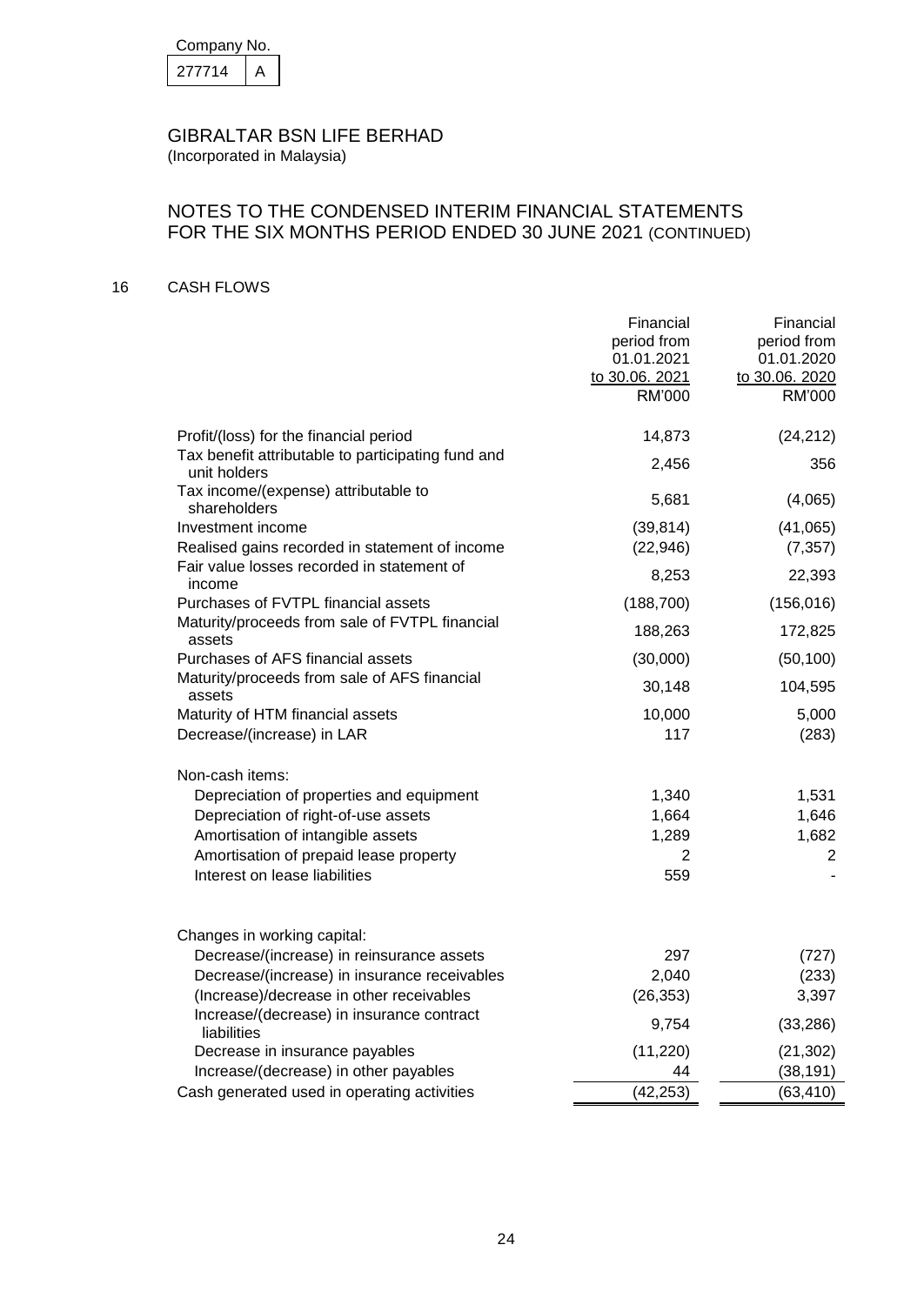| Company No. |  |
|-------------|--|
| 277714      |  |

### NOTES TO THE CONDENSED INTERIM FINANCIAL STATEMENTS FOR THE SIX MONTHS PERIOD ENDED 30 JUNE 2021 (CONTINUED)

#### 17 CAPITAL COMMITMENTS

As of 30 June 2021, capital expenditure approved by Directors but not provided for in the financial statements are as follows:

|                                                 | 30.06.2021 | 31.12.2020 |
|-------------------------------------------------|------------|------------|
|                                                 | RM'000     | RM'000     |
| Authorised and contracted but not provided for: |            |            |
| Computer hardware and software                  | 2,038      | 2,796      |
| Properties and equipment                        |            |            |
|                                                 | 2,038      | 2,798      |
|                                                 |            |            |
| Approved and not contracted for:                |            |            |
| Properties and equipment                        |            | 23         |
|                                                 |            | 23         |

### 18 REGULATORY CAPITAL REQUIREMENTS

The capital structure of the Company as at 30 June 2021, as prescribed under the RBC Framework is provided below:

|                                                        | 30.06.2021 | 31.12.2020 |
|--------------------------------------------------------|------------|------------|
|                                                        | RM'000     | RM'000     |
| Eligible Tier 1 Capital                                |            |            |
| Share capital (paid up)                                | 185,000    | 125,000    |
| Valuation surplus, retained earnings and other capital |            |            |
| available                                              | 181,591    | 143,974    |
|                                                        | 366,591    | 268,974    |
|                                                        |            |            |
| <b>Tier 2 Capital</b>                                  |            |            |
| Eligible Tier 2 Capital                                | 56,664     | 99,054     |
| Amount deducted from Capital                           | (11,237)   | (8, 106)   |
|                                                        | 45,427     | 90,948     |
|                                                        |            |            |
| <b>Total Capital Available</b>                         | 412,018    | 359,922    |
|                                                        |            |            |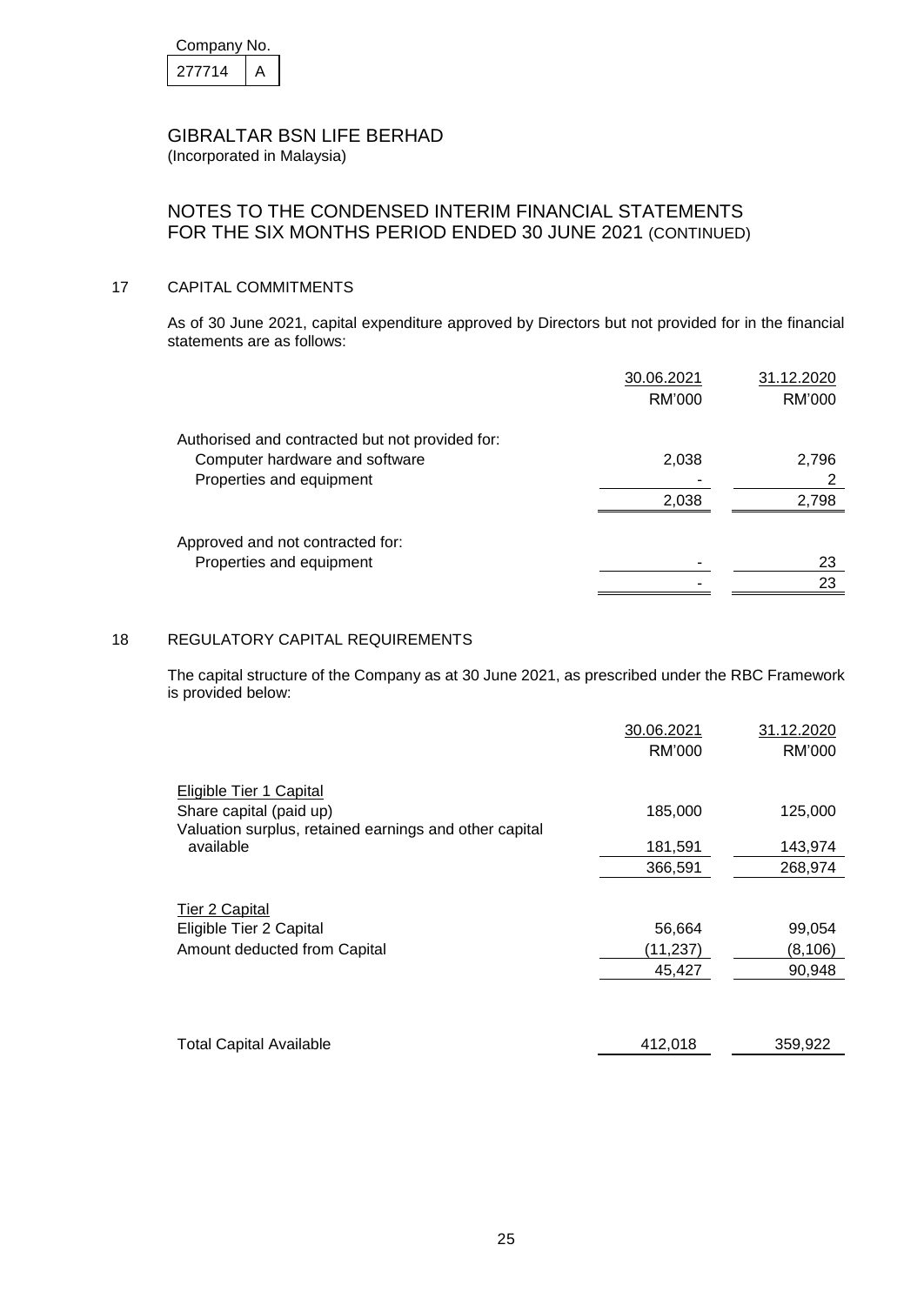| Company No. |  |
|-------------|--|
| 277714      |  |

(Incorporated in Malaysia)

## NOTES TO THE CONDENSED INTERIM FINANCIAL STATEMENTS FOR THE SIX MONTHS PERIOD ENDED 30 JUNE 2021 (CONTINUED)

### 19 INSURANCE FUNDS

The Company's activities are organised by funds and segregated into the life and shareholders' fund in accordance with Financial Services Act, 2013.

#### **Statement of Financial Position by Funds For the financial year ended**

|                                                     | Shareholders' Fund   |                      | Life Fund            |                      | <b>Investment-linked Funds</b> |                      | Elimination          |                      | Total                |                      |
|-----------------------------------------------------|----------------------|----------------------|----------------------|----------------------|--------------------------------|----------------------|----------------------|----------------------|----------------------|----------------------|
|                                                     | 30.06.2021<br>RM'000 | 31.12.2020<br>RM'000 | 30.06.2021<br>RM'000 | 31.12.2020<br>RM'000 | 30.06.2021<br><b>RM'000</b>    | 31.12.2020<br>RM'000 | 30.06.2021<br>RM'000 | 31.12.2020<br>RM'000 | 30.06.2021<br>RM'000 | 31.12.2020<br>RM'000 |
| <b>Assets</b>                                       |                      |                      |                      |                      |                                |                      |                      |                      |                      |                      |
| Properties and equipment                            |                      |                      | 9,949                | 11,397               |                                |                      |                      |                      | 9,949                | 11,397               |
| Investment property                                 |                      |                      | 5,200                | 5,200                |                                |                      |                      |                      | 5,200                | 5,200                |
| Intangible assets                                   |                      |                      | 7,770                | 3,658                |                                |                      |                      |                      | 7,770                | 3,658                |
| Prepaid lease property                              |                      |                      | 220                  | 221                  |                                |                      |                      |                      | 220                  | 221                  |
| Right of use asset                                  |                      |                      | 18,720               | 20,308               |                                |                      |                      |                      | 18,720               | 20,308               |
| Investments                                         | 167,222              | 163,139              | 1,502,094            | 1,552,398            | 272,548                        | 267,912              | (6, 531)             | (6, 645)             | 1,935,333            | 1,976,804            |
| Reinsurance assets                                  |                      |                      | 12,270               | 12,567               |                                |                      |                      |                      | 12,270               | 12,567               |
| Insurance receivables                               |                      |                      | 5,008                | 7,048                |                                |                      |                      |                      | 5,008                | 7,048                |
| Other receivables                                   | 42,308               | 37,850               | 13,093               | 13,989               | 16,757                         | 13,700               | (41, 791)            | (37, 503)            | 30,367               | 28,036               |
| Cash and cash equivalents                           | 85,979               | 35,465               | 126,644              | 130,089              | 2,574                          | 1,833                |                      |                      | 215,197              | 167,387              |
| <b>Total Assets</b>                                 | 295,509              | 236,454              | 1,700,968            | 1,756,875            | 291,879                        | 283,445              | (48, 322)            | (44, 148)            | 2,240,034            | 2,232,626            |
| Share capital                                       | 185,000              | 125,000              |                      |                      |                                |                      |                      |                      | 185,000              | 125,000              |
| Retained earnings                                   | 82,199               | 67,327               |                      |                      |                                |                      |                      |                      | 82,199               | 67,327               |
| AFS fair value reserves                             | 19,105               | 35,004               |                      |                      |                                |                      |                      |                      | 19,105               | 35,004               |
| Asset revaluation reserves                          | 46                   | 46                   |                      |                      |                                |                      |                      |                      | 46                   | 46                   |
| <b>Total Equity</b>                                 | 286,350              | 227,377              |                      |                      |                                |                      |                      |                      | 286,350              | 227,377              |
| Insurance contract liabilities                      |                      |                      | 1,579,685            | 1,620,571            | 284,125                        | 275,706              | (6, 531)             | (6, 645)             | 1,857,279            | 1,889,632            |
| Deferred tax liabilities                            | 7,980                | 7,264                | 5,678                | 9,978                | 6,868                          | 6,862                |                      |                      | 20,526               | 24,104               |
| Insurance payables                                  |                      | 59                   | 34,004               | 45,165               |                                |                      |                      |                      | 34,004               | 45,224               |
| Tax payables                                        | 128                  | 73                   | 4,377                | 2,934                |                                |                      |                      |                      | 4,505                | 3,007                |
| Other payables                                      | 1,051                | 1,681                | 56,955               | 56,602               | 886                            | 877                  | (41, 791)            | (37, 503)            | 17,101               | 21,657               |
| Lease liability                                     |                      |                      | 20,269               | 21,625               |                                |                      |                      |                      | 20,269               | 21,625               |
| <b>Total Liabilities</b>                            | 9,159                | 9,077                | 1,700,968            | 1,756,875            | 291,879                        | 283,445              | (48, 322)            | (44, 148)            | 1,953,684            | 2,005,249            |
| <b>Total Policyholders' Fund</b><br>and Liabilities | 295,509              | 236,454              | 1,700,968            | 1,756,875            | 291,879                        | 283,445              | (48, 322)            | (44, 148)            | 2,240,034            | 2,232,626            |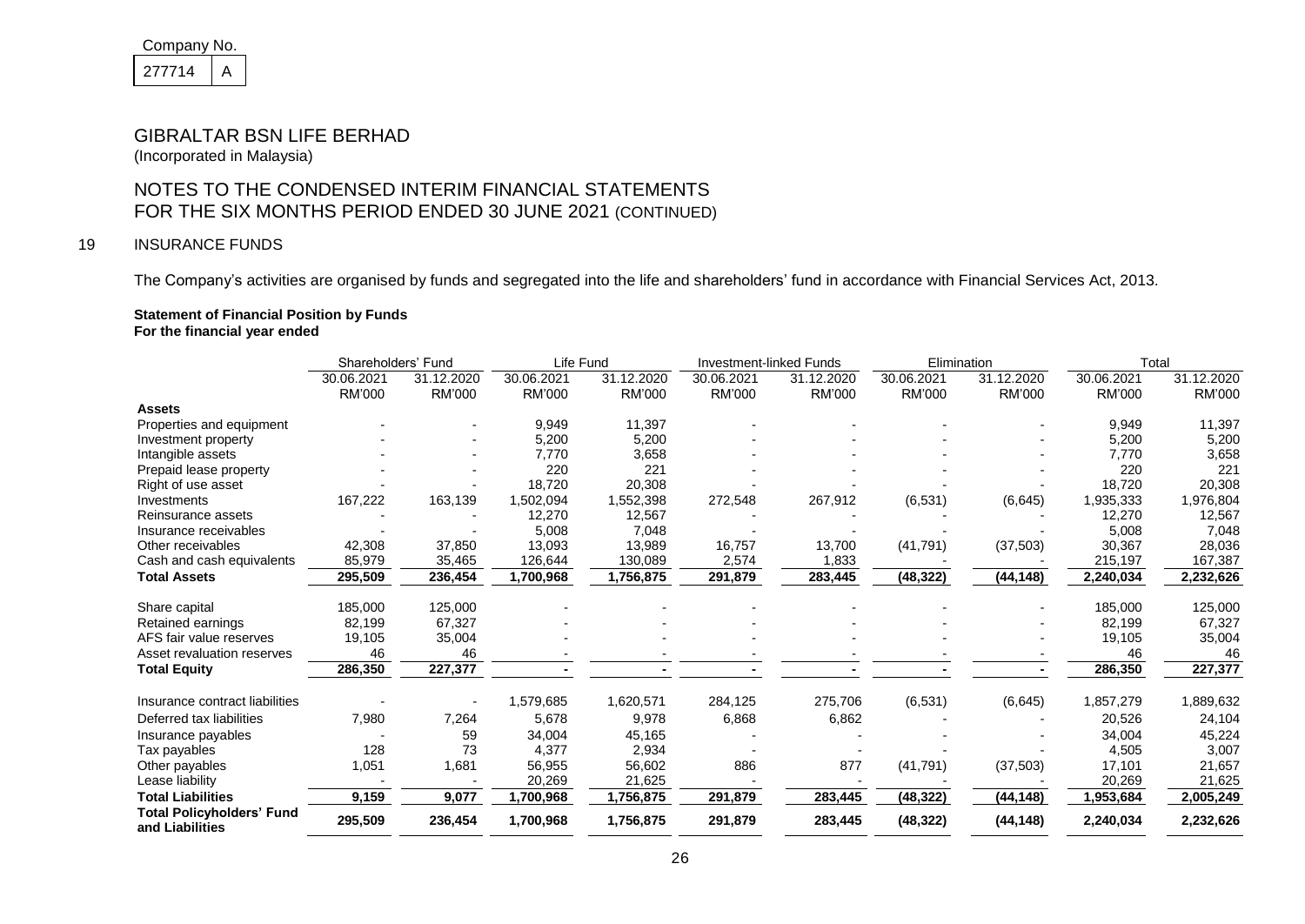| Company No. |  |
|-------------|--|
| 277714      |  |

(Incorporated in Malaysia)

## NOTES TO THE CONDENSED INTERIM FINANCIAL STATEMENTS FOR THE SIX MONTHS PERIOD ENDED 30 JUNE 2021 (CONTINUED)

### 19 INSURANCE FUNDS (CONTINUED)

#### **Statement of Income by Funds For the financial year ended**

|                                         | Shareholders' Fund |             |             | Life Fund   |             | Investment-Linked Fund |             | Elimination |             | Total       |  |
|-----------------------------------------|--------------------|-------------|-------------|-------------|-------------|------------------------|-------------|-------------|-------------|-------------|--|
|                                         | Financial          | Financial   | Financial   | Financial   | Financial   | Financial              | Financial   | Financial   | Financial   | Financial   |  |
|                                         | period from        | period from | period from | period from | period from | period from            | period from | period from | period from | period from |  |
|                                         | 01.01.2021         | 01.01.2020  | 01.01.2021  | 01.01.2020  | 01.01.2021  | 01.01.2020             | 01.01.2021  | 01.01.2020  | 01.01.2021  | 01.01.2020  |  |
|                                         | to                 | to          | to          | to          | to          | to                     | to          | to          | to          | to          |  |
|                                         | 30.06.2021         | 30.06.2020  | 30.06.2021  | 30.06.2020  | 30.06.2021  | 30.06.2020             | 30.06.2021  | 30.06.2020  | 30.06.2021  | 30.06.2020  |  |
|                                         | RM'000             | RM'000      | RM'000      | RM'000      | RM'000      | RM'000                 | RM'000      | RM'000      | RM'000      | RM'000      |  |
| Operating revenue                       | 2,102              | 3,177       | 117,308     | 128,868     | 19,961      | 16,503                 |             |             | 139,371     | 148,548     |  |
| Gross premium                           |                    |             | 82,063      | 92,997      | 17,494      | 14,486                 |             |             | 99,557      | 107,483     |  |
| Premium ceded to reinsurers             |                    |             | (5, 188)    | (5, 491)    |             |                        |             |             | (5, 188)    | (5, 491)    |  |
| Net premiums                            |                    |             | 76,875      | 87,506      | 17,494      | 14,486                 |             |             | 94,369      | 101,992     |  |
| Investment income                       | 2,102              | 3,177       | 35,245      | 35,872      | 2,467       | 2,017                  |             |             | 39,814      | 41,066      |  |
| Realised gain/(loss)                    |                    | (1)         | 11,131      | 6,198       | 11,811      | 1,159                  |             |             | 22,946      | 7,356       |  |
| Fair value (losses)/gains               | (708)              | 160         | (7, 742)    | (20, 554)   | 83          | (1,836)                | 114         | (163)       | (8, 253)    | (22, 393)   |  |
| Other operating (expenses)/<br>income   | (3, 543)           | (3, 131)    | 5,504       | 4,553       |             |                        |             |             | 1,961       | 1,422       |  |
| Other (expenses)/income                 | (2, 145)           | 205         | 44,138      | 26,069      | 14,361      | 1,340                  | 114         | (163)       | 56,468      | 27,451      |  |
| Gross benefits and claims               |                    |             | (74, 209)   | (136, 625)  | (20, 485)   | (17, 455)              |             |             | (94, 694)   | (154,080)   |  |
| Claims ceded to reinsurers              |                    |             | 2,033       | 4,164       |             |                        |             |             | 2,033       | 4,164       |  |
| Gross change in contract<br>liabilities |                    |             | 23,128      | 41,275      | (8, 418)    | 3,058                  | (114)       | 163         | 14,596      | 44,496      |  |
| Change in contract liabilities to       |                    |             |             |             |             |                        |             |             |             |             |  |
| reinsurers                              |                    |             | 309         | 712         |             |                        |             |             | 309         | 712         |  |
| Net insurance benefits and<br>claims    |                    |             | (48, 739)   | (90, 474)   | (28, 903)   | (14, 397)              | (114)       | 163         | (77, 756)   | (104, 708)  |  |
|                                         |                    |             |             |             |             |                        |             |             |             |             |  |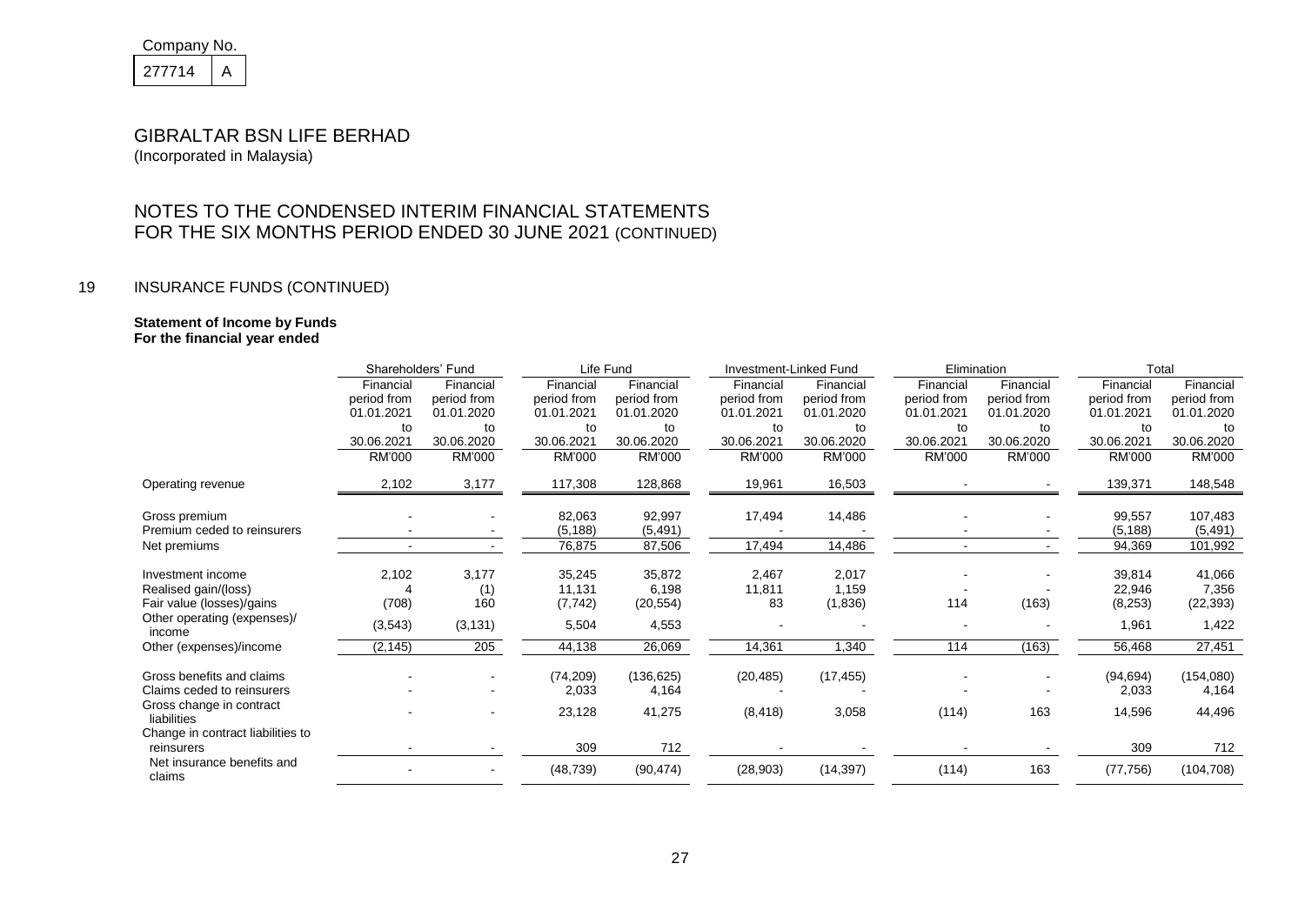| Company No. |  |
|-------------|--|
| 277714      |  |

(Incorporated in Malaysia)

## NOTES TO THE CONDENSED INTERIM FINANCIAL STATEMENTS FOR THE SIX MONTHS PERIOD ENDED 30 JUNE 2021 (CONTINUED)

### 19 INSURANCE FUNDS (CONTINUED)

#### **Statement of Income by Funds For the financial year ended (continued)**

|                                 | Shareholders' Fund |               | Life Fund   |               |               | Investment-Linked Fund |               | Elimination                  |             | Total       |  |
|---------------------------------|--------------------|---------------|-------------|---------------|---------------|------------------------|---------------|------------------------------|-------------|-------------|--|
|                                 | Financial          | Financial     | Financial   | Financial     | Financial     | Financial              | Financial     | Financial                    | Financial   | Financial   |  |
|                                 | period from        | period from   | period from | period from   | period from   | period from            | period from   | period from                  | period from | period from |  |
|                                 | 01.01.2021         | 01.01.2020    | 01.01.2021  | 01.01.2020    | 01.01.2021    | 01.01.2020             | 01.01.2021    | 01.01.2020                   | 01.01.2021  | 01.01.2020  |  |
|                                 | to                 | to            | to          | to            | to            | to                     | to            | to                           | to          | to          |  |
|                                 | 30.06.2021         | 30.06.2020    | 30.06.2021  | 30.06.2020    | 30.06.2021    | 30.06.2020             | 30.06.2021    | 30.06.2020                   | 30.06.2021  | 30.06.2020  |  |
|                                 | RM'000             | <b>RM'000</b> | RM'000      | <b>RM'000</b> | <b>RM'000</b> | <b>RM'000</b>          | <b>RM'000</b> | <b>RM'000</b>                | RM'000      | RM'000      |  |
| Fee and commission              |                    |               |             |               |               |                        |               |                              |             |             |  |
| Expenses                        | (1, 153)           | (509)         | (4, 444)    | (6, 515)      |               |                        |               |                              | (5, 597)    | (7,024)     |  |
| Management expenses             | (1, 179)           | (1, 168)      | (41, 320)   | (43,057)      | (1, 975)      | (1,408)                |               |                              | (44, 474)   | (45, 633)   |  |
| Other expenses                  | (2, 332)           | (1,677)       | (45, 764)   | (49, 572)     | (1, 975)      | (1, 408)               |               |                              | (50,071)    | (52, 657)   |  |
|                                 |                    |               |             |               |               |                        |               |                              |             |             |  |
| (Loss)/profit before taxation   | (4, 477)           | (1, 472)      | 26,510      | (26, 471)     | 977           | 21                     |               |                              | 23,010      | (27, 922)   |  |
| Income tax expense              |                    |               |             |               |               |                        |               |                              |             |             |  |
| attributable to policyholders   |                    |               |             |               |               |                        |               |                              |             |             |  |
| and unit holders                |                    |               | (1,480)     | (335)         | (977)         | (21)                   |               |                              | (2, 457)    | (356)       |  |
| Loss before tax                 |                    |               |             |               |               |                        |               |                              |             |             |  |
| attributable to shareholders    | (4, 477)           | (1, 472)      | 25,030      | (26, 806)     |               |                        |               |                              | 20,553      | (28, 278)   |  |
| Transfer from revenue           |                    |               |             |               |               |                        |               |                              |             |             |  |
| accounts                        | 23,914             | (27, 802)     | (23, 914)   | 27,802        |               |                        |               |                              |             |             |  |
| Profit/(loss) before taxation   | 19,437             | (29, 274)     | 1,116       | 996           |               |                        |               | $\sim$                       | 20,553      | (28, 278)   |  |
| Tax (expense)/benefit           | (4, 564)           | 5,062         | (2, 596)    | (1, 331)      | (977)         | (21)                   |               | $\blacksquare$               | (8, 137)    | 3,710       |  |
| Income tax benefit              |                    |               |             |               |               |                        |               |                              |             |             |  |
| attributable to policyholders   |                    |               |             |               |               |                        |               |                              |             |             |  |
| and unit holders                |                    |               | 1,480       | 335           | 977           | 21                     |               |                              | 2,457       | 356         |  |
| Tax (expense)/benefit           | (4, 564)           | 5,062         | (1, 116)    | (996)         |               |                        |               | $\qquad \qquad \blacksquare$ | (5,680)     | 4,066       |  |
| attributable to shareholders    |                    |               |             |               |               |                        |               |                              |             |             |  |
| Profit/(loss) for the financial | 14,873             | (24, 212)     |             |               |               |                        |               |                              | 14,873      | (24, 212)   |  |
| period                          |                    |               |             |               |               |                        |               |                              |             |             |  |